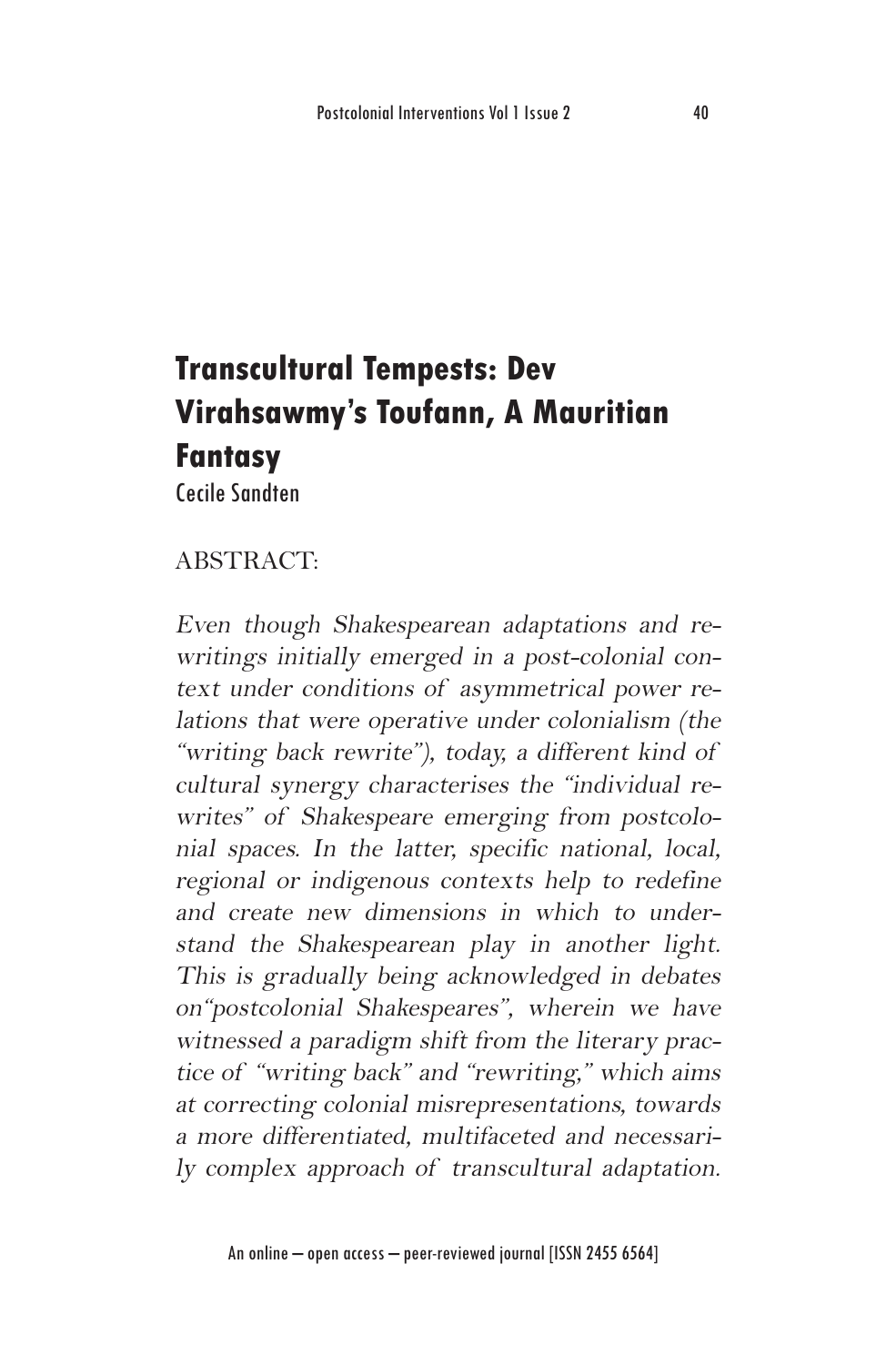This essay makes the argument above by way of a close reading of Dev Virahsawmy's Toufann, A Mauritian Fantasy (1999), an English translation of a play originally written in Mauritian Creole that is an adaption of Shakespeare's The Tempest, King Lear, Hamlet and Othello.

Keywords: Transcultural, Shakespeare adaptations, linguistic, postcolonial

Even though Shakespearean adaptations and rewritings initially emerged in a post-colonial context under conditions of asymmetrical power relations that were operative under colonialism, contemporary adaptations of Shakespeare in a postcolonial context have moved beyond the postcolonial literary strategy of "writing back" (Ashcroft, Griffiths, and Tiffin) to the colonial centre. Today, a different kind of cultural synergy characterises the "individual rewrites" of Shakespeare emerging from postcolonial spaces. These transcultural adaptations rework the most famous and familiar of Shakespearean plotlines and characters in line with, and in response to, their own local settings. In this way, many of these adaptations tackle and foreground the central issues of race and ethnicity, class and caste, colonial history, gender and language, that are at the forefront of postcolonial critical approaches to Shakespeare's plays. This is gradually being acknowledged in debates on "postcolonial Shakespeares", wherein we have witnessed a paradigm shift from the literary practice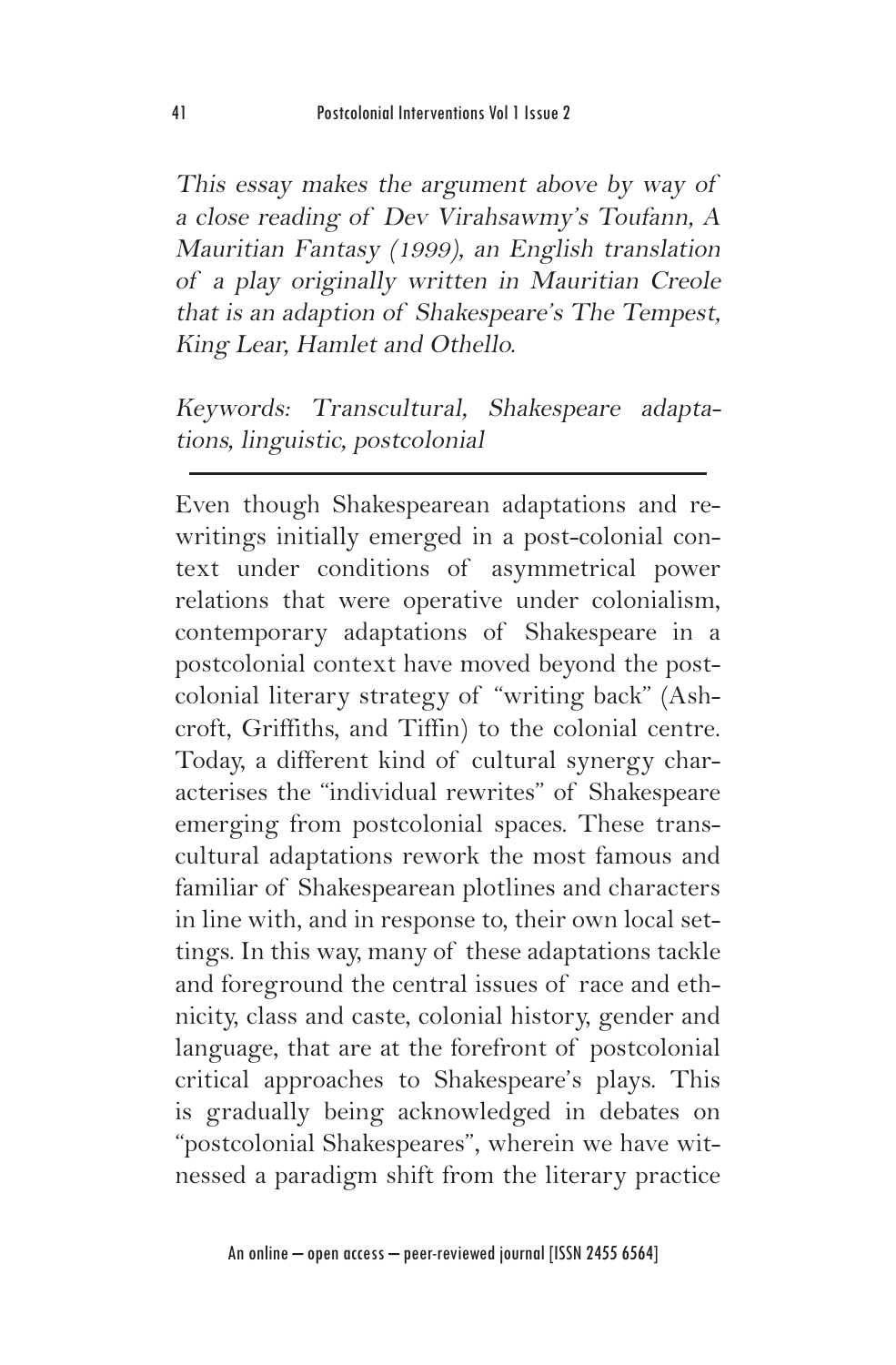of "writing back" and "rewriting," which aims at re-dressing colonial misrepresentations, towards a more differentiated, multifaceted and necessarily complex approach of transcultural adaptation. I argue that adaptions of Shakespeare in a postcolonial context broadly fall into one or more of the following four (though by no means exhaustive) categories.

First, the "true to source-" or "affirmation rewrite" that rewrites, adapts, or produces a Shakespearean play in the original and attempts to recreate the period of the original in its specific scenography and perform the play according to presumed "Shakespearean" acting conventions. This first approach was frequently adopted as part of the British "civilising mission," and is characterized by a certain degree of reverence for the Bard. It shows an affirmation of the effectiveness of the British Empire's English education system, and is the product of English-educated colonial subjects that inherently glorifies Shakespeare, the English language, and British culture.

Second, the "writing back rewrite" that adapts or produces a Shakespearean play in the original, but performs it in a national, regional or local setting and thus attempts a more 'native' interpretation of the text. This approach might be political or radical, in that it produces forms of resistance against the Western source text and its hegemonic implications. Correspondingly, Shakespeare is, albeit in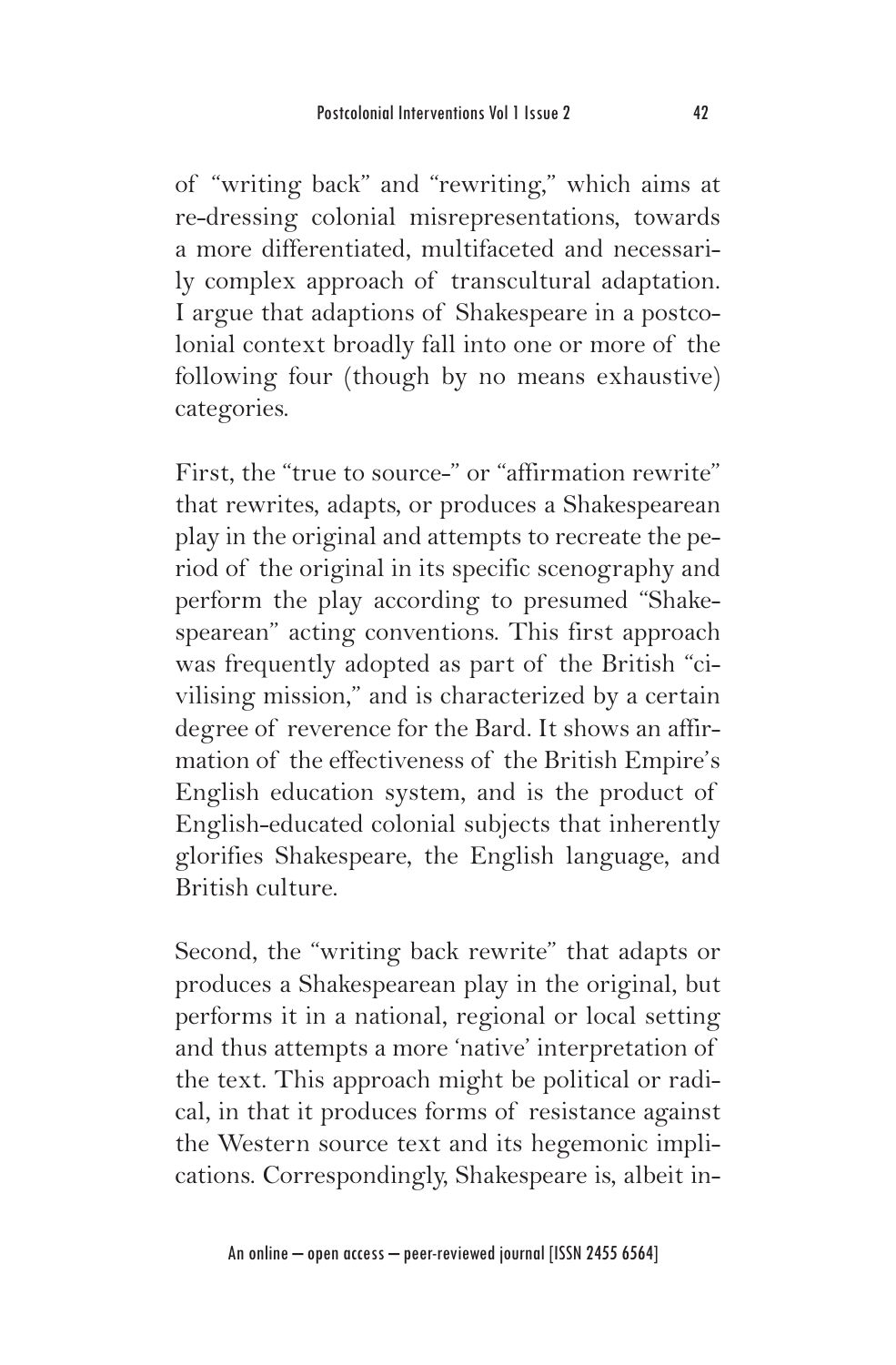advertently, initially regarded as the pre-eminent icon of English cultural superiority and European civilisation. In this approach, an analysis of power relations and of the inherent dominant discourse is enacted. The authority of the Shakespearean source text is subsequently subverted via hybridity, strategic transformation or syncretism.

Third, the "individual rewrite" that adapts or produces a Shakespearean play in the specific national, regional, local or indigenous adaptation and translation, often editing or adapting the text to reflect a particular socio-political, cultural and historical matrix that would allow the elements of the play (theme, plot, characters) to resonate in its specific transcultural context. This approach is the one that is most prevalent today, especially in more recent Shakespearean adaptations. It can also be described as an individual and transformative approach to Shakespeare that does not necessarily need to be anti-colonial, and it can be with or without reverence for Shakespeare. The Shakespearean texts in this approach are frequently used as a vehicle for the writer's own creativity that results in an intercultural or transcultural viewpoint. Consequently, this approach is less concerned with "writing back" to the former Empire than with using the Empire's cultural material to the advantage of the writer's own literary/dramatic tradition. Such rewrites can effectively be read as transcultural hybrid works.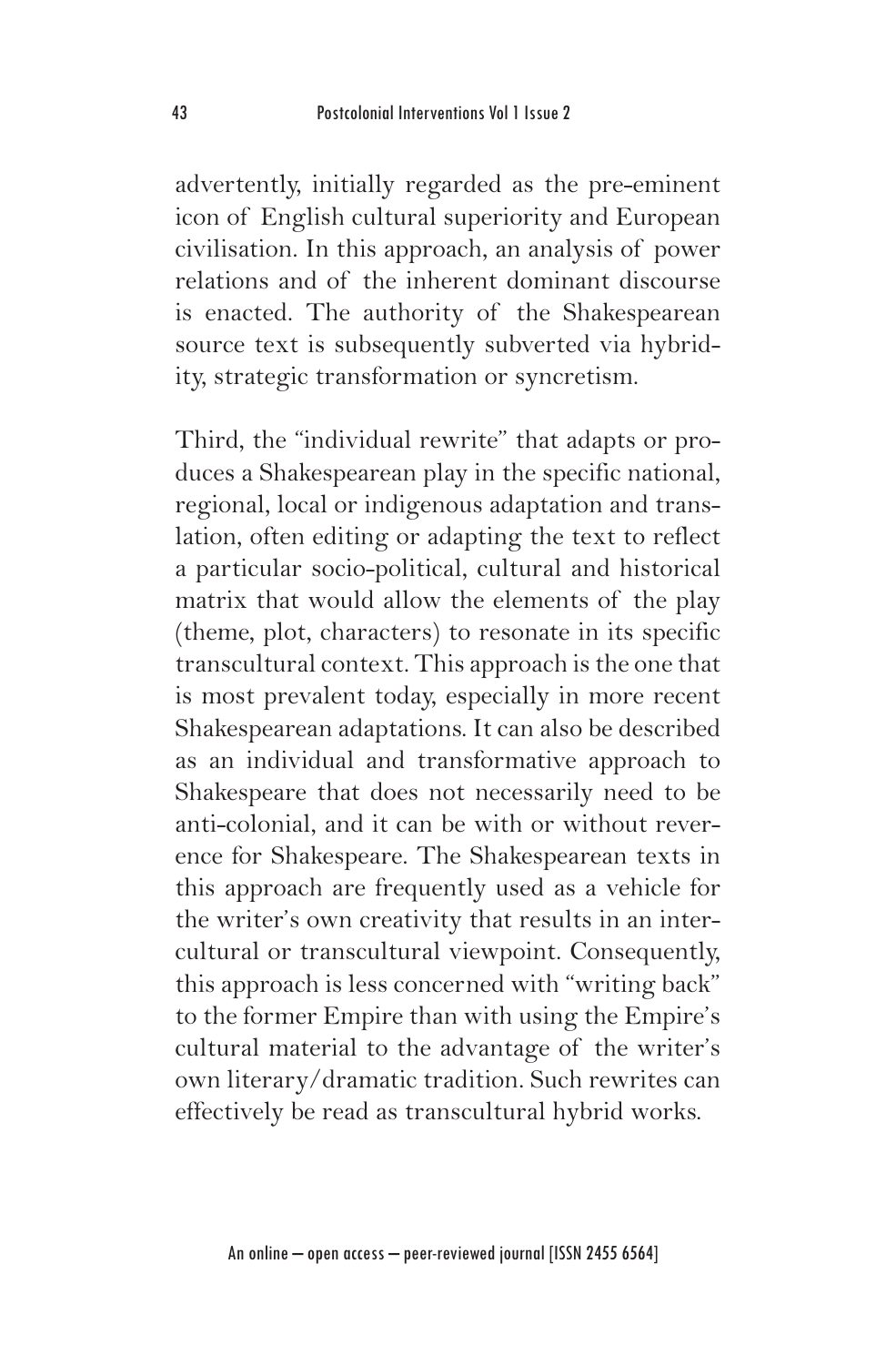Fourth and finally, the "mutilation rewrite" that rewrites, adapts, or produces a Shakespearean play in a de-glamourising version, often for the purposes of mainstream or middlebrow entertainment as opposed to high culture.

In the frame of Shakespeare in colonial/postcolonial contexts, Ania Loomba (168) argues that there has been a "mobility over centuries of a certain European vocabulary of cultural difference." To elucidate her point, she writes:

Of course, Othello and Oroonoko register a very different sense of "otherness." But certain conceptual similarities between the two texts help locate those differences in history. Exoticism marks Behn's novella but is also germane to Othello: Othello's conflicted presence in Venice includes, crucially, the glamour that attaches to the exotic, as it does the horror attendant upon the "turban'd Turk." Both versions of black men are placed within the discourse of European civility, and both are unyoked from that by violence. (Loomba 168)

The three Shakespearean characters Caliban, Othello and Shylock are, however, depicted as representatives of "otherness" in completely different ways. Othello's "linguistic abilities are also part of his particular foreignness, of the seductive charm of another kind of non Europeanness than Caliban's" (Loomba 175). Accordingly, Shakespeare's own era was, according to Loomba, profoundly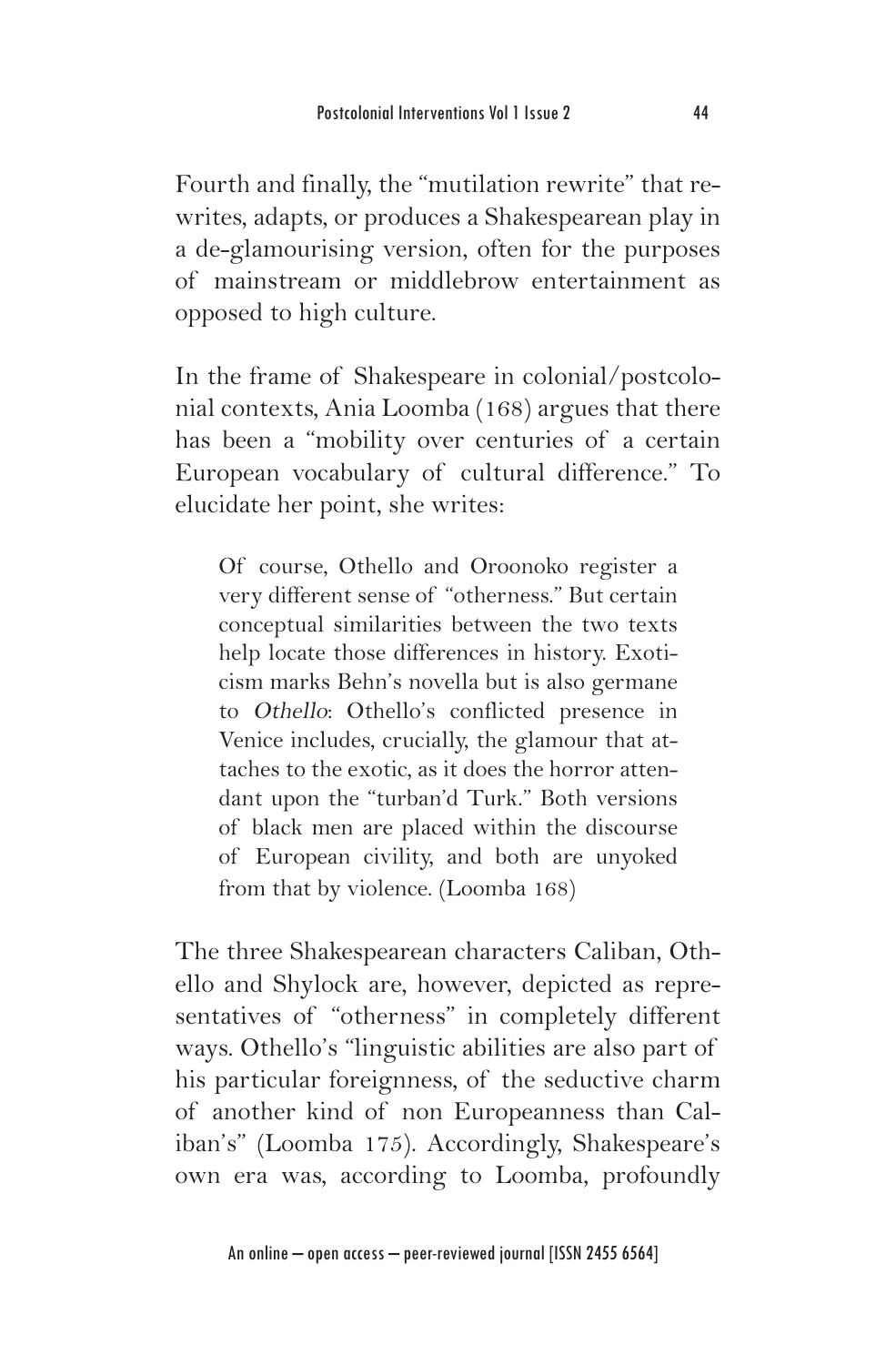shaped by the recognition of different national and racial identities. Thus, as Loomba (171) claims, The Tempest "participates in and mediates between several different discourses of travel and otherness" thus showing its grounding in both the Atlantic and the Mediterranean discourse, by using the vocabularies of "difference" in both discourses interchangeably. However, Shakespeare's Tempest – one of the plays that has been used most frequently in transcultural interpretations and postcolonial rewritings – cannot be claimed as a purely Western text any longer after all the reappraisals of Prospero's role from that of a benevolent patriarch to an oppressive colonialist (Singh 5). As stated by Jyotsna Singh  $(5-6)$ , "[t] hese critical revisions followed the decolonisation movements in the former colonies of Africa, the Caribbean, and Latin America, which imaginatively claimed Caliban as their ancestor while politically they claimed their lands." This idea of criss-crossing of literature, or in other words intertextuality, is identified by Loomba as a form of "contact zone" which is also responsible for the creation of new literary genres (Postcolonial 70).

Thus, this essay sets out to examine the reciprocal process of exchange and the dialogic mode (Bakhtin) that characterises recent Shakespearean adaptations in postcolonial literatures in English. In other words, "rewritings" of Shakespeare in a postcolonial context are not mere interpretations, translations or adaptations, but, as Loomba implies,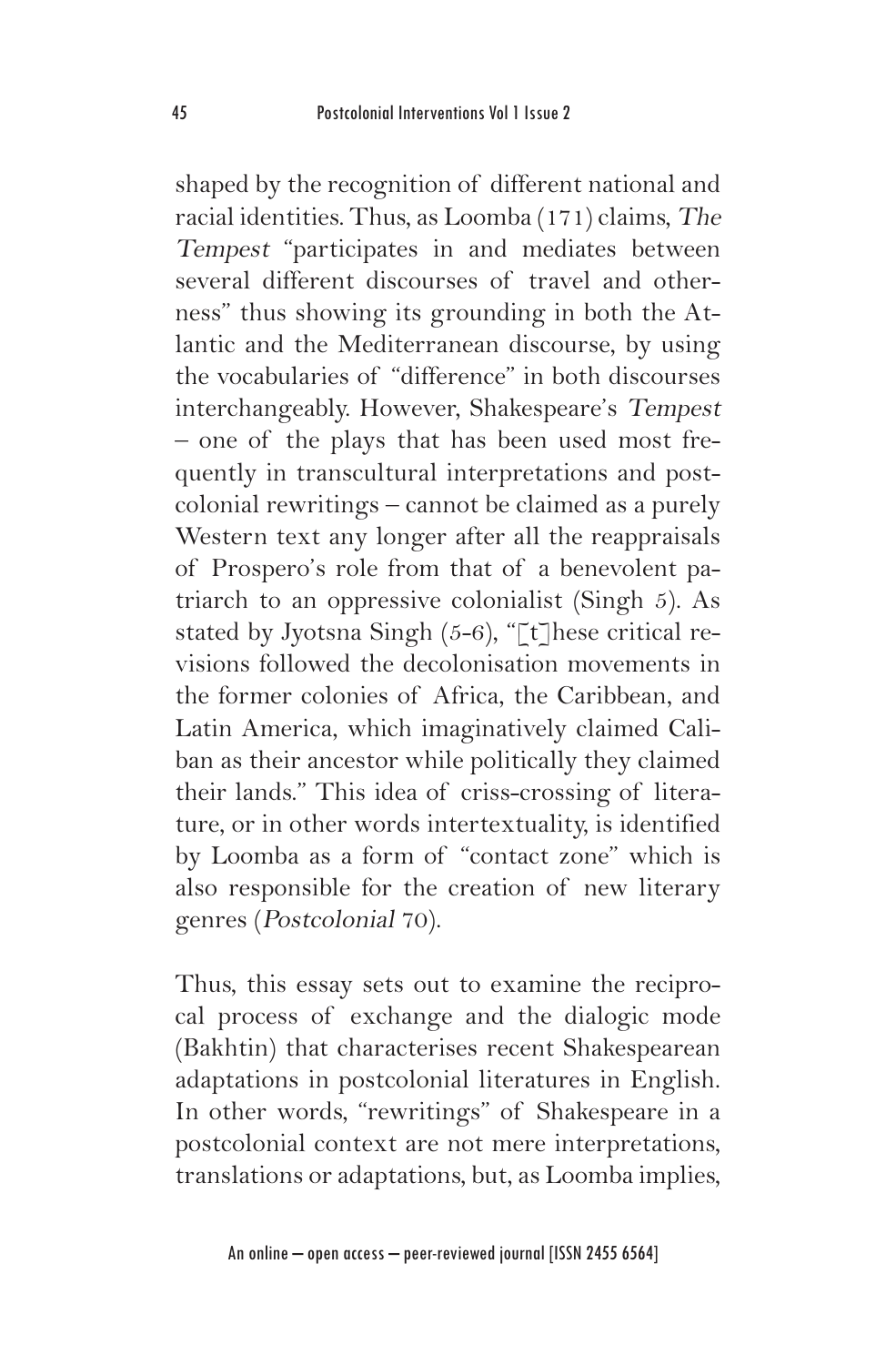original artistic works that reference, converse and engage with Shakespeare's plays. It is also important to ask what happens to texts/authors that/who are caught between different and even contradictory literary and cultural influences. Shifting from a mode of "writing back to the colonial centre" to a transcultural approach is thus not necessarily one without its own conflicts at hand.

This is illustrated in Dev Virahsawmy's transformative adaptation of Shakespeare, Toufann, A *Mauritian Fantasy* (1991)<sup>1</sup>, a modern threeact comedy within which the playwright turns the master-slave dialectic on its head in order to illustrate "the abundant potential of the stage to achieve different meanings or readings according to the context in which  $\lceil \text{the} \rceil$  play is staged" (Banham, Mooneeram, and Plastow 292). The cultural and linguistic contexts of the play should thus be considered in greater detail, not least because Virahsawmy himself has written extensively on the linguistic history of Mauritius<sup>2</sup>. Virahsawmy is also a passionate campaigner for the establishment of Mauritian Creole (his preferred term is "Morisien") as the national language of Mauritius which, according to him, should become the language of literature, culture and government, as well as daily life. From 1966 to 1987, he was actively involved in Mauritian politics, being one of the founders of the Mouvement Militant Mauricien. Li, Virahsawmy's first play in Mauritian Creole, was written in 1972 when he was imprisoned for political activity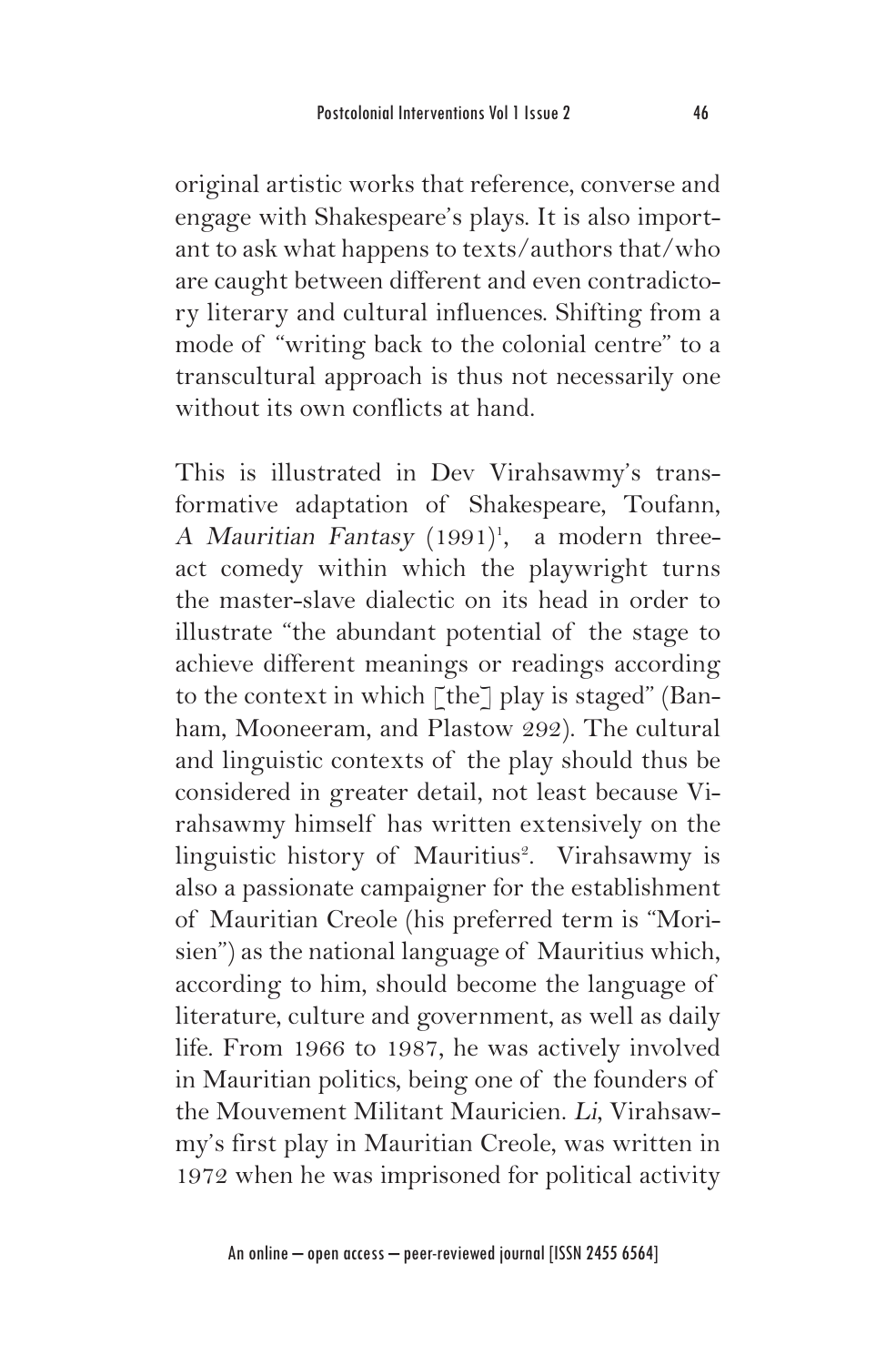and struggling with censorship. Li is a play that articulates protest and does it, significantly, not only via its content but also its choice of language (Mauritian Creole). Since then, he has concentrated on writing in Mauritian Creole and published the Shakespearean adaptations Zeneral Makbef (an adaptation of Macbeth, 1981), Trazedji Makbess (a translation of Macbeth, 1997), Enn Ta Senn Dan Vid (a translation of Much Ado About Nothing, 1995), Zil Sezar (a translation of Julius Caesar, 1987) and Toufann (an adaptation of The Tempest, Hamlet, King Lear and Othello, 1991). His Creole play, Sir Toby, was written in response to Border Crossings' production of Shakespeare's Twelfth Night in Mauritius.

Virahsawmy's writing of translations and adaptations of Shakespeare puts him alongside a range of other writers from the African continent who have found in Shakespeare a vehicle to represent and redress postcolonial concerns and issues. Translating and rewriting Shakespeare's plays in Africa has thus increasingly become a means of broaching local political issues. Perhaps the most distinguished writer is the late President Julius Nyerere of Tanzania with his two Kiswahili versions of Julius Caesar (Julius Caezar, 1963 and Juliasi Kaizari, 1969) and Mabepari was Venisi (The Merchant of Venice, 1969). Nyerere seems to have undertaken his translations primarily as a celebration of the richness and beauty of the Kiswahili language. Thus, his initial motivations for adapting/appro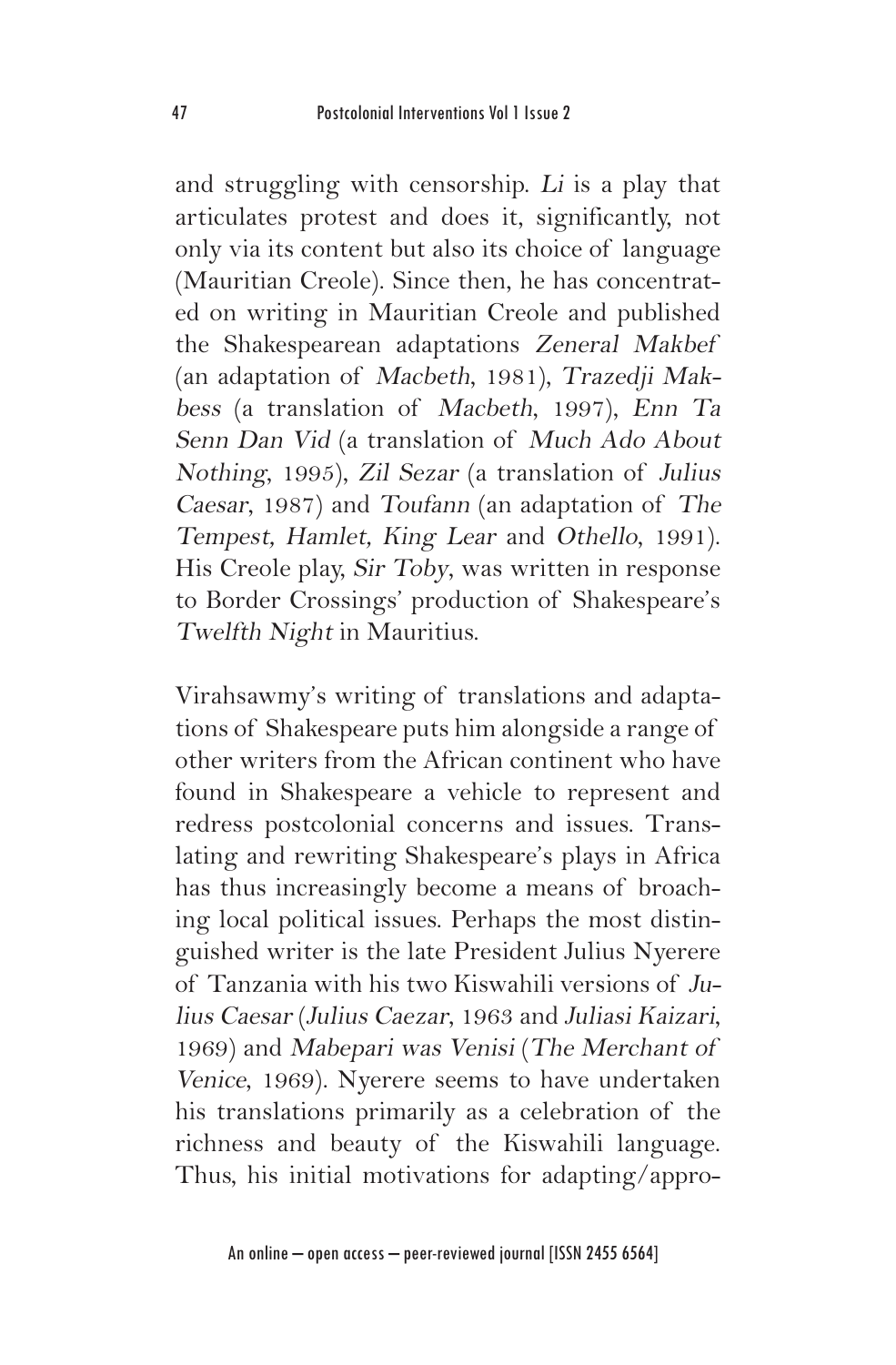priating Shakespeare were nationalist: "[…] as a way of disarming detractors of kiswahili who said it could not be the vehicle of science and high culture, and who were opposed to its adoption as a national language […] thus assisting the meteoric rise of literature in kiswahili to its status as a national literature today" (Klein 217).

Apart from Nyerere, there are other writers who translate and adapt Shakespeare, such as Tsegaye Gebre-Medhin in Ethiopia, the Congolese Sony Labou Tansi, Wale Ogunyemi in Nigeria, or Thomas Decker in Sierra Leone<sup>3</sup>. There is a commercial version of Macbeth, Umabatha, the Zulu Macbeth, from South Africa (1970) which was also staged at Shakespeare's Globe, London, as part of the Celebrate South Africa Festival in April 2001. In many cases the motivation for these explorations of Shakespeare in an African context were not only to enjoy the supposedly universal themes of the plays, but also to entertain their audiences with their clever and witty language, storytelling, complex riddles and proverbs. As Martin Banham and Jane Plastow summarize:

In Africa, theatre matters. African theatre is entertainment, but it can also be aesthetically, politically, socially and spiritually committed, and often it is all these things simultaneously. Moreover, much modern African theatre refuses to be compartmentalized into a particular form of presentation. Instead it draws on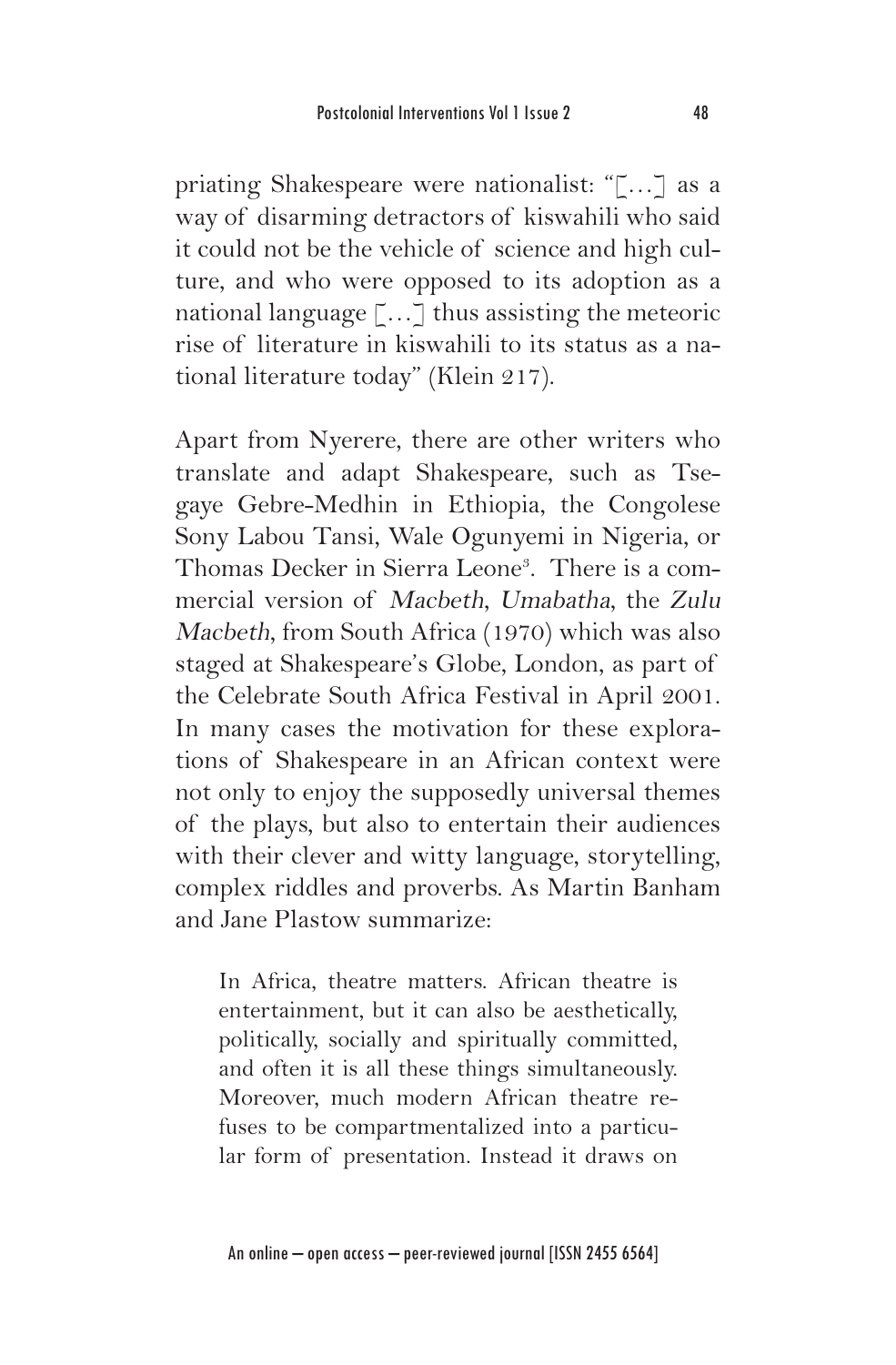indigenous performance traditions including dance, music, storytelling and mime, and combines them with ideas of drama drawn from experiences of Western colonialism, to create theatre forms which are syncretic and inclusive in both form and content. (vii)

With his plays in Mauritian Creole, Virahsawmy has shown that language as a site for cultural expression and cultural identity is able to trouble the political and cultural establishment by the subversive presence of a popular tongue that the political establishment cannot control. When Shakespeare is translated from English to Creole, the audience also changes from an elite minority to a general majority as Creole is the lingua franca of Mauritius and a vehicle for the continuation of the oral tradition among its people.

In Toufann, A Mauritian Fantasy, Prospero, the powerful philosopher king, spends his time writing and carrying out research in his laboratory. He leaves his brother Yago, the Prime Minister, with the responsibility of running the country's affairs. Prospero relates to his daughter Kordelia how Yago got into power, which resembles the rise of tyrannical governments in certain African states and beyond:

hard-working, intelligent…too intelligent. Cunning. Little by little, he managed to get absolute power for himself. Without me even noticing, he gets rid of ministers one after the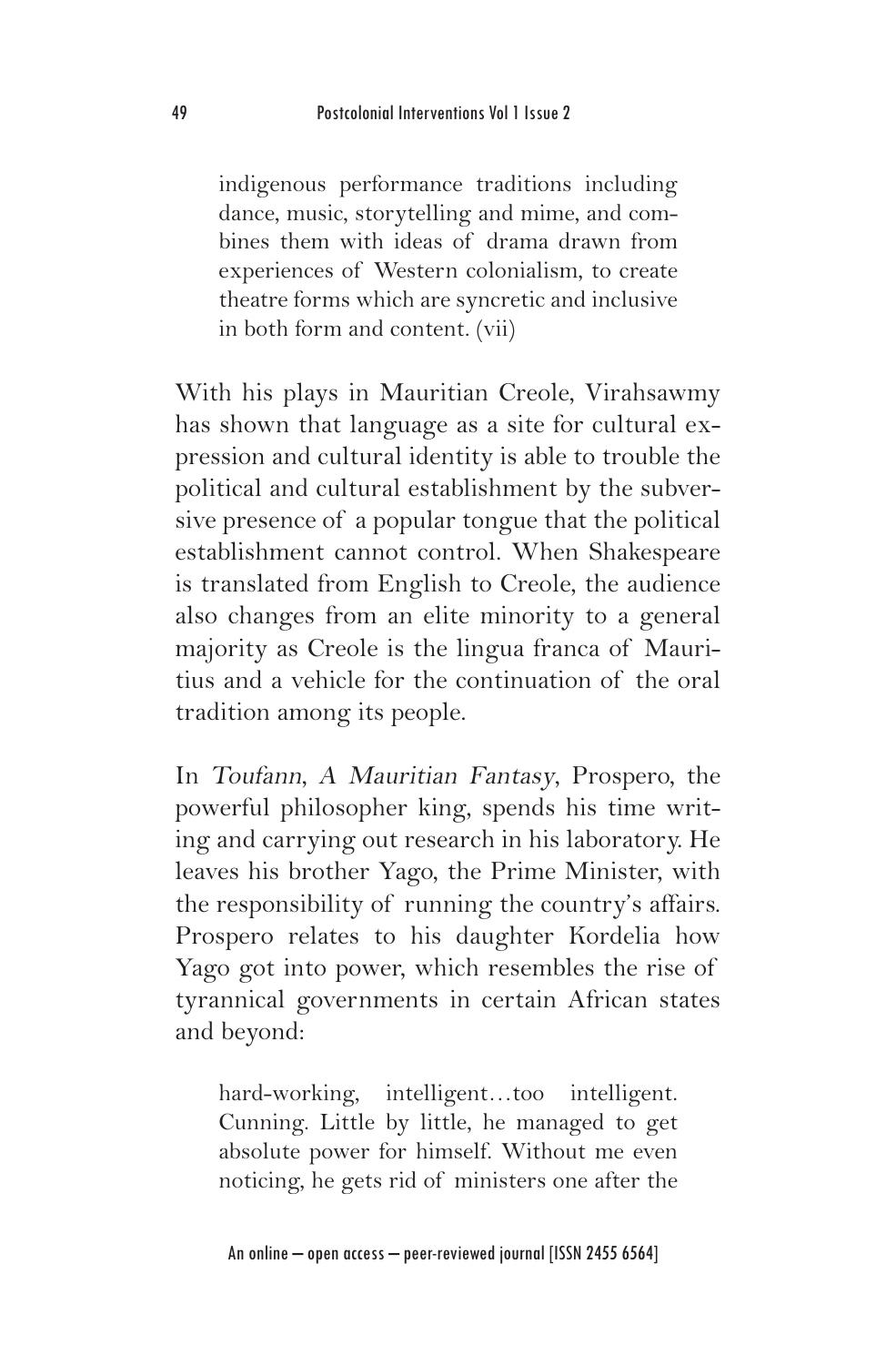other – putting in his men everywhere, police, army, the law…everywhere you go, nothing but his men. And so, bit by bit, he got all the power. It's meant to be basic to any democracy that you separate the executive from the legislature! Not him…. (220)

Yago, who is obsessed with power, joins forces with the country's oldest enemies, King Lir and his brother, Prince Edmon, to overthrow his brother through a military coup. In the confrontation Prospero's wife is killed and Kordelia, their new-born baby, is spared. Prospero and Kordelia get into a "nutshell of a boat" (219) and set sail in unchartered waters. They finally land on an island and Prospero, the computer genius, turns it "into a little paradise" (221). Coconuts are filled with whisky and the island is flowering with "weed" (hashish). The only inhabitants of the island are Kalibann and his mother Bangoya, a black slave who was abandoned by a white pirate after he had fathered Kalibann, who later becomes Prospero's scientific assistant. Like in The Tempest, Kalibann was the owner of the island before Prospero arrived.

Time passes and Prospero and his daughter Kordelia have now lived on the island for twenty years. Through patience and much research, Prospero has developed his science in order to exert total control over people and nature. Prospero is thus able to create a typhoon ("Toufann") to capture the ship that is carrying those who had toppled him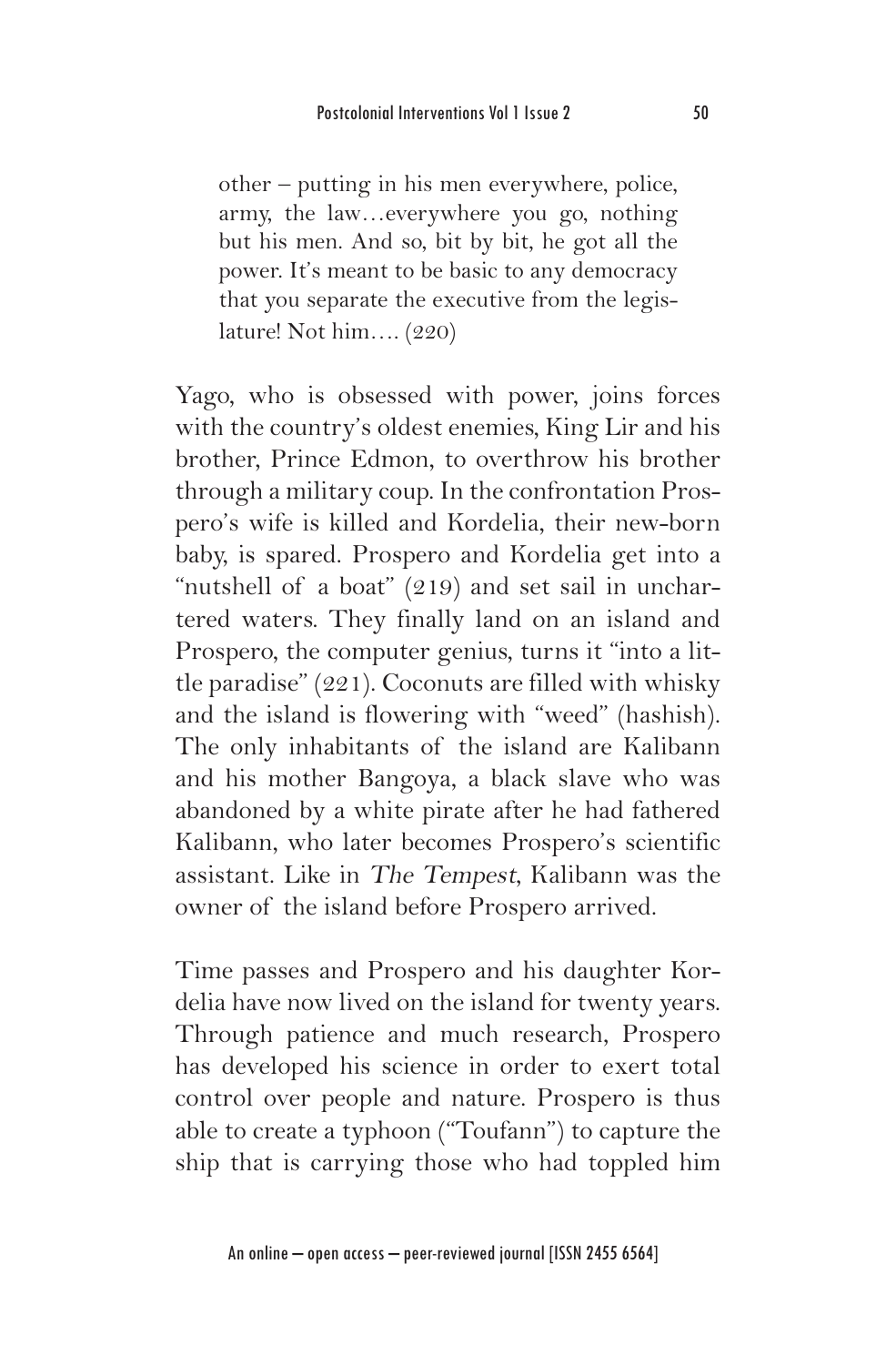from his Throne. The typhoon/ "Toufann" thus becomes "the instrument of [his] revenge" (221). More so than in The Tempest, the notion of sinning, repentance and revenge are frequently expressed by various characters. The binary of paradise and hell is also mentioned more than once, highlighting general human desires and fears. The passengers cannot make any sense of the mysterious cyclone, which appears to have flown their ship across the island and landed it on a mini-lake with mountains all around. Thus in Toufann, the powerful have to capitulate not only in the face of nature but also to the influence of science and technology.

Prince Ferdjinan, son of King Lir who had deposed Prospero, is among the victims of the shipwreck, and while exploring the island, he is hypnotised by Aryel, a robot whose creator is no other than Prospero. Aryel, "a blonde giant with blue eyes" (219, original italics), is a child of Prospero's science, a creature of his vast, scientific Frankenstein-like competence. Hence, Aryel does what Prospero orders him to do according to his abilities as a 'magical' robot: "Captain, if something's difficult I do it instantly. Things that are impossible take me a little longer" (219). Aryel takes Prince Ferdjinan to Prospero and Kordelia. Prospero's plan is taking shape: he has decided that his daughter Kordelia would sooner or later marry Prince Ferdjinan to re-conquer/recover his lost kingdom. However, the crucial part of Prospero's plan falls apart when his daughter Kordelia reveals that she wants to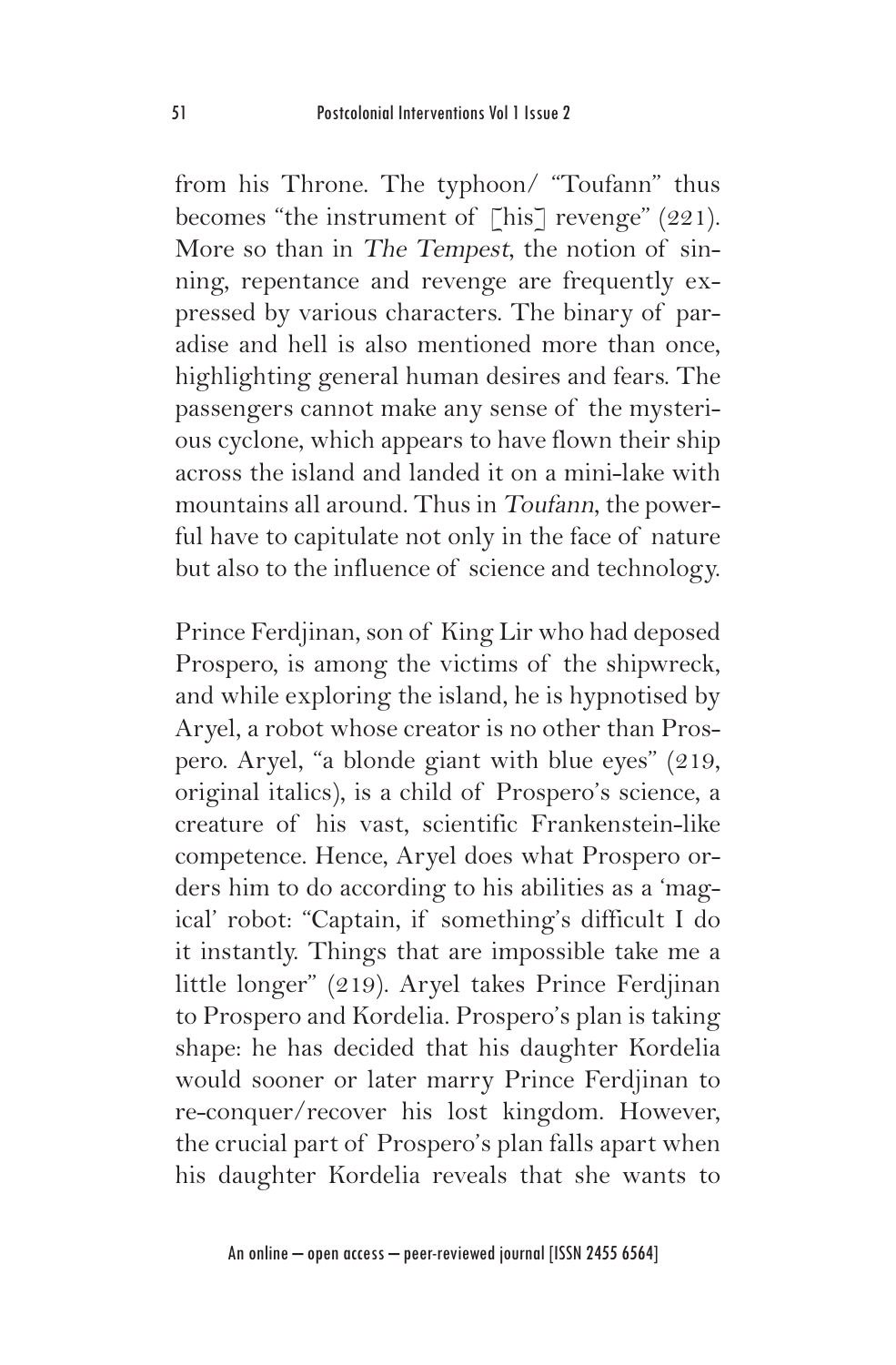marry Kalibann, and not the Prince. "He doesn't have royal blood," Prospero objects. "He has human blood." "That's enough for me," Kordelia replies (251). Prospero thus surrenders control. He throws the Red Key, and with it, his magical powers, into the sea.

As critics have observed, the red key that Prospero throws into the sea is symbolic as it was the emblem of the Labour Party headed by Navin Ramgoolam, who led Mauritius to Independence (Zabus). A Mauritian audience would thus recognise Virahsawmy's political allusion and identify Prospero at that moment in the play as Ramgoolam. In Toufann, Prospero is depicted as an absolute ruler who often refers to himself as being Godlike, especially in relation to his servant/robot Aryel: "I am his God – I created him. He is the child of my power, my science, my technology: the creature of my competence. […] And, whenever I wanted, I could make thousands more just like him" (221). When Kordelia says to her father: "You behave as if you wanted to take the place of God" (219), Prospero answers: "Well, daughter, you're very close [...] Today, I am the one who controls Toufann, I control the tempest, I am the one who decides, I am the one who controls everything […] I'm completely in control" (219, 221). As a "scientific genius," Prospero thus "has a lot of power – over nature and over people" (227). Nevertheless, it is Ferdjinan who advises him to be more compassionate, pointing out that his arrogance will not lead to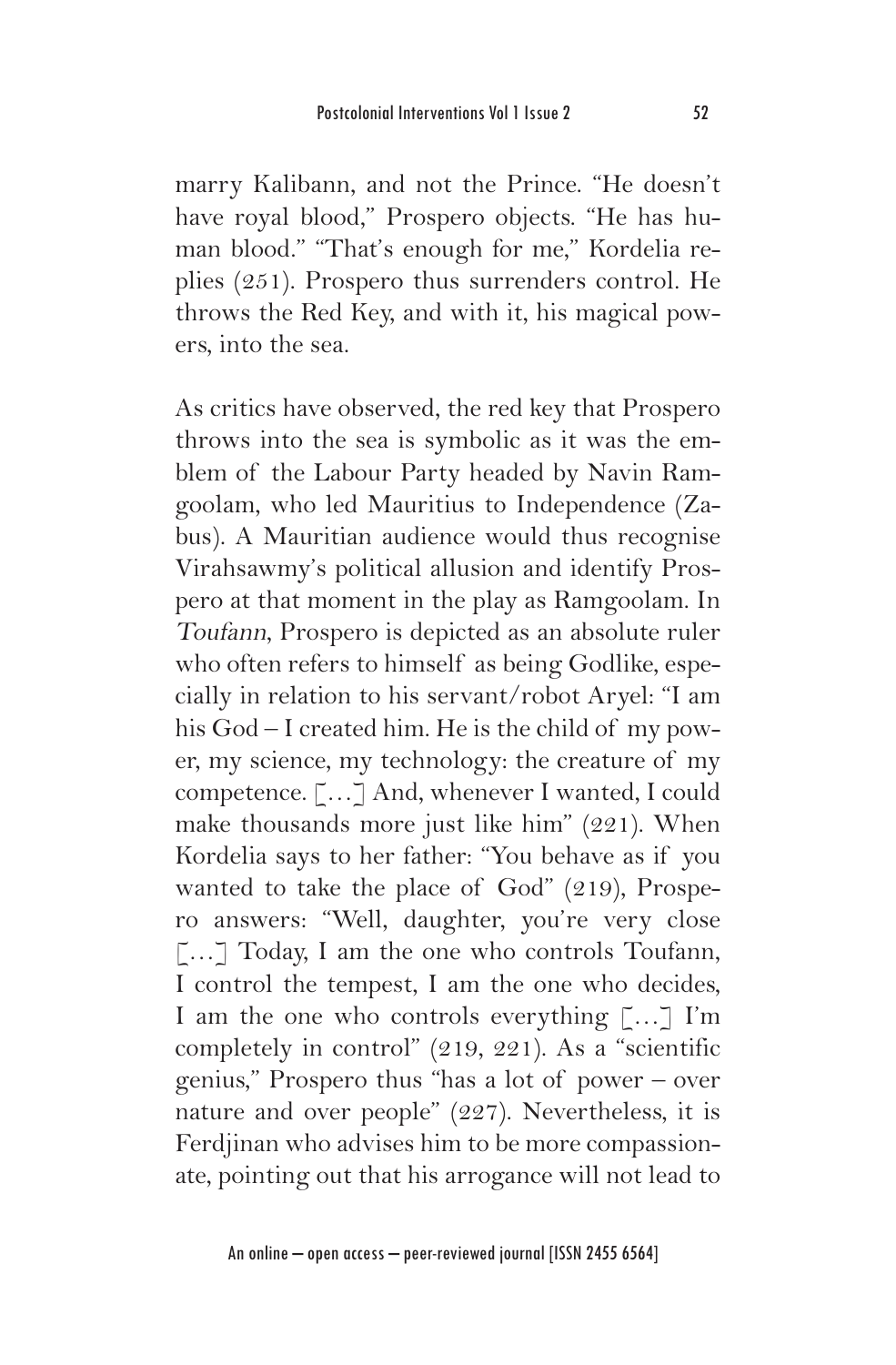a happy end. According to Ferdjinan, Prospero's need for revenge does not "give him the right to play with people's lives. He has no right to play at God, using his power for revenge. If only he could learn a bit of compassion, that might change it all" (248).

Toufann has been translated into English by Nisha and Michael Walling. Originally, the play's title is "Ennfanteziantrwaak," which translates literally into "a fantasy in three acts." Michael and Nisha Walling's translation of the title into the "a Mauritian Fantasy" makes it helpful for an English audience to be able to locate the socio-political and cultural setting of the adaptation at once. Nevertheless, the English translation of Toufann is partly problematic as the most obvious signifier of Mauritian identity – its language, Mauritian Creole – is lost almost entirely. In their attempt to make the play accessible to an English audience, Nisha and Michael Walling have translated almost all of it into English, keeping Mauritian Creole only for the 'lesser' characters of Dammarro and Kaspalto. Some passages that feature these two characters are left deliberately untranslated, especially the scene in which Kaspalto and Dammarro, disguised as Yago and Edmon, reappear on stage singing in Creole (231).

Toufann is thus an "individual rewrite" and transformation of Shakespeare's The Tempest, King Lear, Hamlet and Othello – in the context of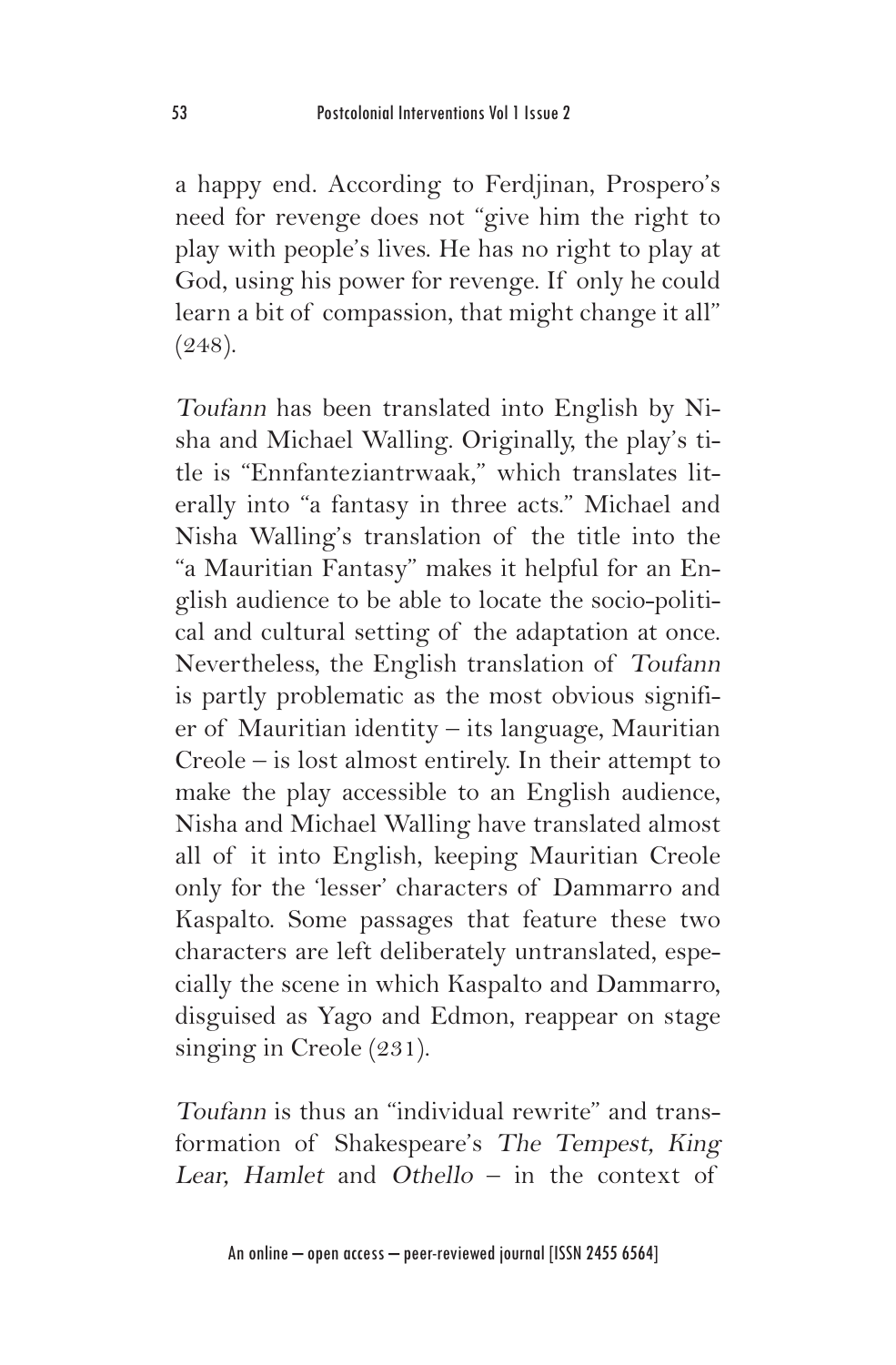transcultural and multilingual Mauritius. More specifically, Virahsawmy goes beyond the straightforward approach to translation as in his other Shakespearean adaptations such as Zil Sezar (Julius Caesar) or Trazedji Makbess (Macbeth). Rather, he uses Shakespeare's themes, his language and his characters as a trigger for social commentary and critical reflection on the political, cultural and economic realities of Mauritian everyday life, as well as universal concerns that affect communities around the globe in postcolonial societies and beyond. Collectively, his adaptations articulate the problems of aging and parenting, but also explore the human attributes of self-knowledge and self-deception, as well as the relationship between the individual and society, idealism and materialism, wealth and poverty, law and arbitrariness in Mauritian society and elsewhere.

This form of social commentary in the plays is also infused with a playful sense of humour. Just as the characters in Shakespeare's drama often play and jest with language, so do the characters in Toufann. For instance, when Poloniouss says: "I was using metaphor, Your Majesty," Edmon replies without knowing the term: "I don't care what you were using metal for – I want a better speech at the Royal Wedding! [...]" (241). In another sequence, Edmon and Yago discuss how they can take over the control of the country:

EDMON: Prime Minister Yago, to inaugurate my

An online – open access – peer-reviewed journal [ISSN 2455 6564]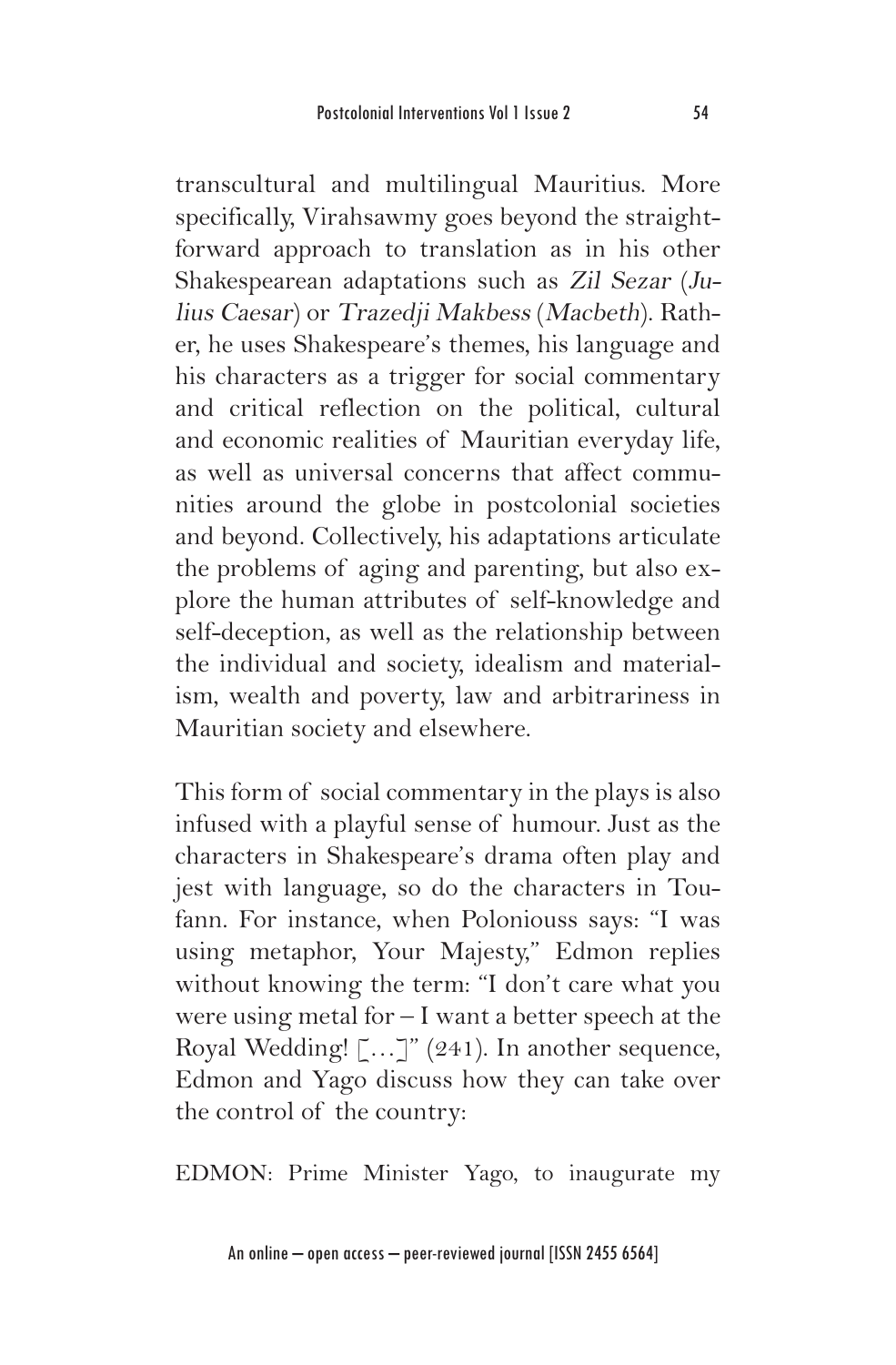reign, we need to establish a policy of universal order.

- YAGO: Certainly, Your Majesty. However, in order to permit a policy of universal order, there must first be universal chaos. The question therefore arises: how do we begin to create chaos?
- EDMON: Perhaps with a policy of fun. There is a general excess of seriousness amongst my subjects. A lack of frivolity. I don't have a court jester. Imagine – what sort of a jester monarchy is this? I want a jester. And dancing – I want all the sailors to dance. A policy of universal mirth. My eternal reign should go down in history as the Golden Age of clowning. (240)

The excerpt above pokes fun at, and makes light of, the administrative bureaucracy of political decisions and their implementation. This is heightened in the appropriation of the phrase "the Golden Age of clowning," which debases and ridicules Elizabeth's I reign and her rule over the commonwealth as an unserious and incompetently clownish one.

Toufann is thus chiefly based on Shakespeare's The Tempest, though characters from other Shakespearean tragedies are introduced such as Kordelia, King Lir and Edmon (Cordelia, King Lear and Edmond from King Lear), Yago (Iago from Othello), and Poloniouss (Polonius from Hamlet) who are ascribed new character traits and, at times, different physical appearance. These 'altered' Shake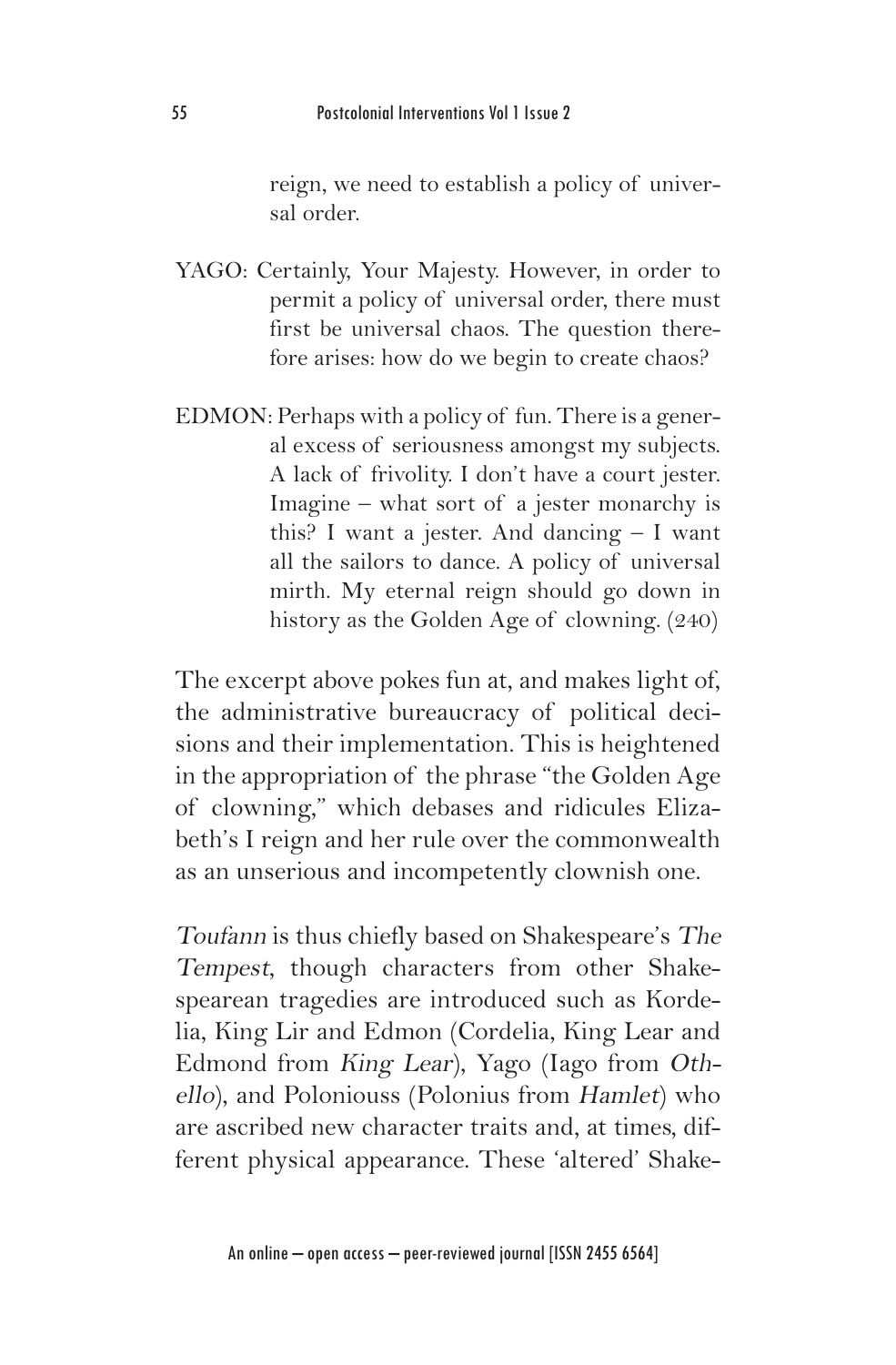spearean characters are self-reflexive, even meta-reflexive about their roles in the play. Yago, for instance, complains about his own character composition:

I've just about had enough of this. [...] Oh yes – let's all blame Yago. Ever since that little runt Shakespeare used me to stir things up between Othello and his wife, everyone thinks I'm to blame for everything that goes wrong anywhere in the whole world […] If only you literary critics would realise that I'm not at all bad!" (242-243).

As mentioned, Virahsawmy's play was originally written for a "local" Mauritian audience. In their translation of Toufann, Nisha and Michael Walling point out that, in one scene, King Lir is intertextually alluding to a specific political speech, in which Harish Boodhoo, the leader of the Parti Socialiste Mauricien (PSM), a splinter group of the 1979 ruling Mauritian Labour Party (MLP), "likened various ethnic groups in Mauritius to monkeys defending their mountains from one another, which is not made obvious in the translation itself" (Walling and Walling quot. in Banham, Gibbs, and Osfisan 254). Moreover, Virahsawmy makes many linguistic jokes and puns in Mauritian Creole that are simply untranslatable for a reader from the "West." Mauritians, on the other hand, will immediately understand the satirical references to the scandals of government ministers, among other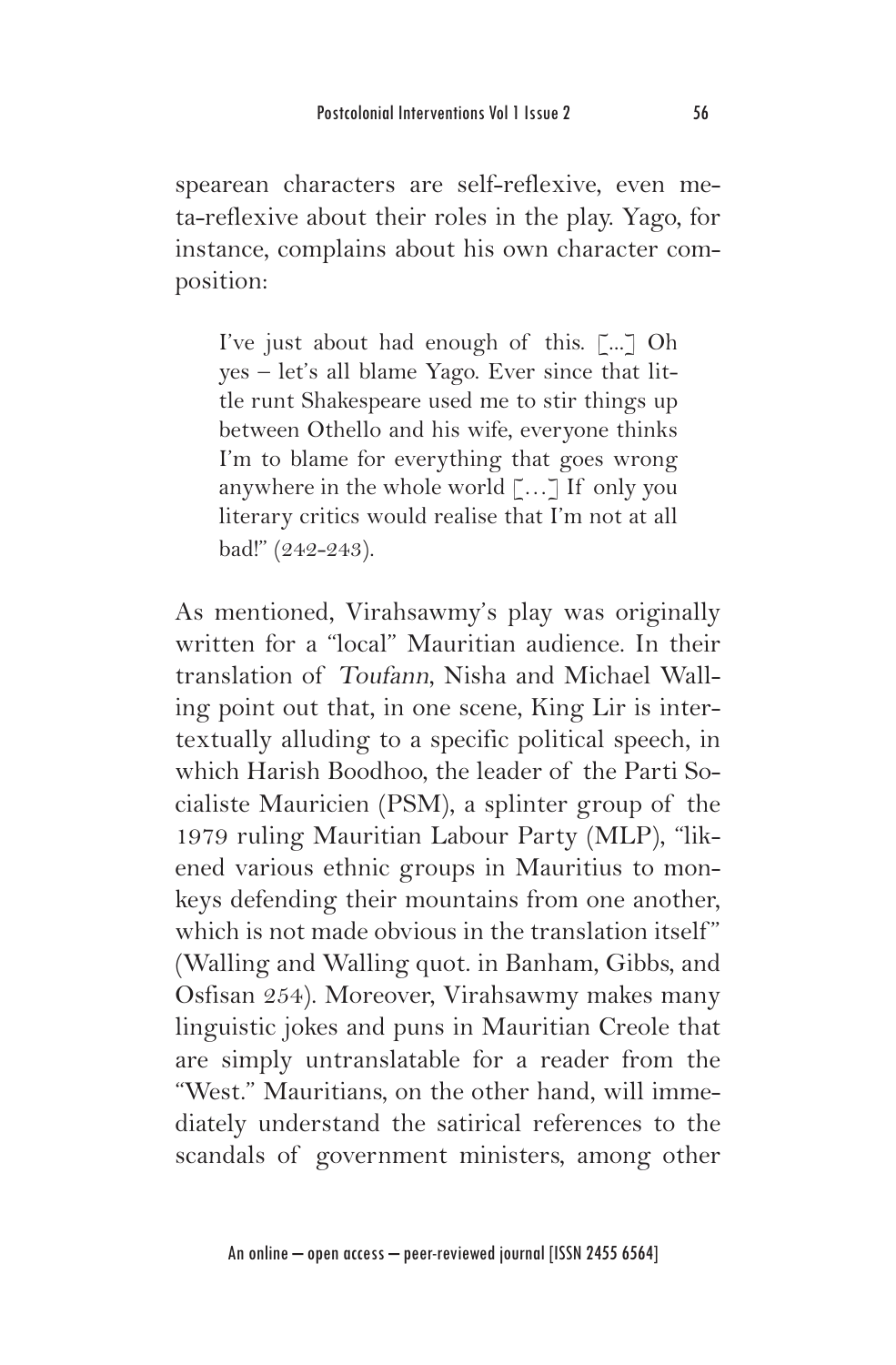things. Virahsawmy also ridicules politicians who use their imagination as does Poloniouss, which the character of King Lir criticizes as follows: "You're always using your imagination. It's not a good idea for a politician" (222).

Other, more direct political allusions abound in Toufann. Depicting the 1990s as a time of political uncertainty in Mauritius, Virahsawmy "exploits social structures and historical realities that successfully connect with the audience's experience and cause them to engage with the play" (Banham, Mooneeram, and Plastow 290). Under the constitution adopted in 1968, Mauritius was a constitutional monarchy with the British monarch as head of state. Towards the end of the play, Ferdjinan tells Prospero that "the world changes all the time. That's what you have to understand, Prospero. Perhaps your logic had some sort of value once. But the wind has changed. We don't believe in anyone's privileges any more" (250). As his speech conveys, Ferdjinan represents the most realistic character in the play who is well-educated in power-politics. In 1991, the year when Toufann was written, a constitutional amendment was passed in Mauritius, providing for a republican form of government, with a president that was to replace the British monarch, Queen Elizabeth II, as Head of State. The amendment went into effect in 1992. In Toufann, Virahsawmy expresses the ambivalent attitudes that many Mauritian citizens had towards this political change as, on the one hand, people wanted to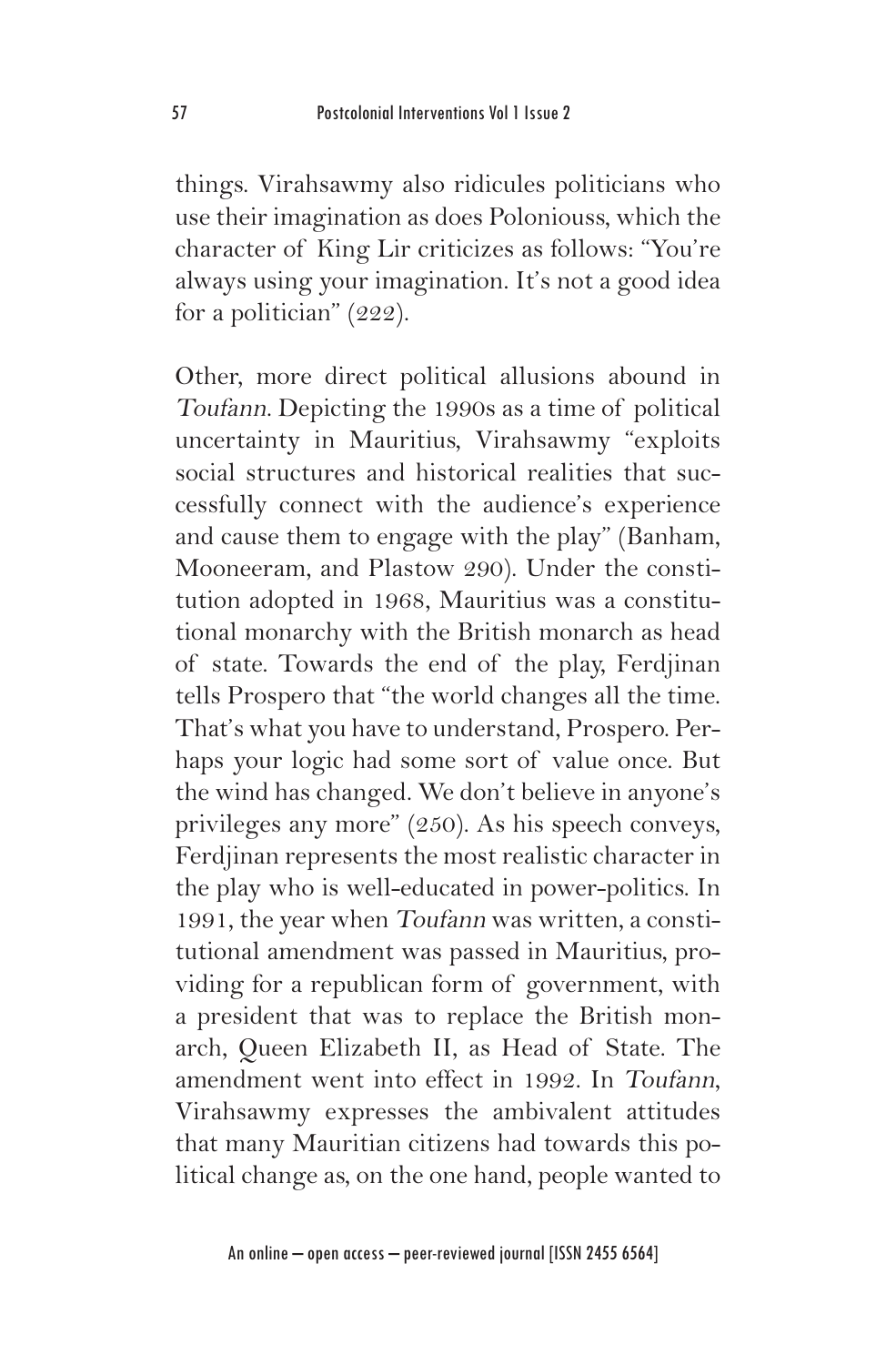welcome democratic developments in the country, yet, on the other hand, they were critical and wary of the government.

The one Shakespearean character whom Virahsawmy almost totally transforms in Toufann is Caliban. While he is described in Shakespeare's dramatis personae as "a savage and deformed slave," Virahsawmy portrays his Kalibann in the stage directions as follows: "He is a young man, around 25, of mixed race. He is good looking, intelligent and hardworking" (219). Whereas in Shakespeare's The Tempest, Caliban's "otherness" and inferiority, as well as his naiveté, are highlighted (1.2.359- 363), in Toufann Kalibann is no longer a slave but Prospero's assistant and technician. As Kordelia says of him admiringly, "He's my father's assistant. He knows all the secrets. Like the passages where the cameras can't spy on us. He's even disconnected the dungeon surveillance camera for a bit…" (226). Moreover, the most crucial scene in The Tempest between Caliban, Prospero and Miranda where Caliban famously tells Prospero, "You taught me language; and my profit o''t / Is, I know how to curse" (1.2.364-365), is completely missing in Virahsawmy's Toufann. When Prospero intends to give Kalibann his freedom, the latter does not react to these intentions with gratitude or emotion at all. Only when Prospero asks once again, "Are you glad that I'm giving you your freedom?" (233) does Kalibann react: "But I am already free, Mr. Prospero. [...] You never stood in my way" (233).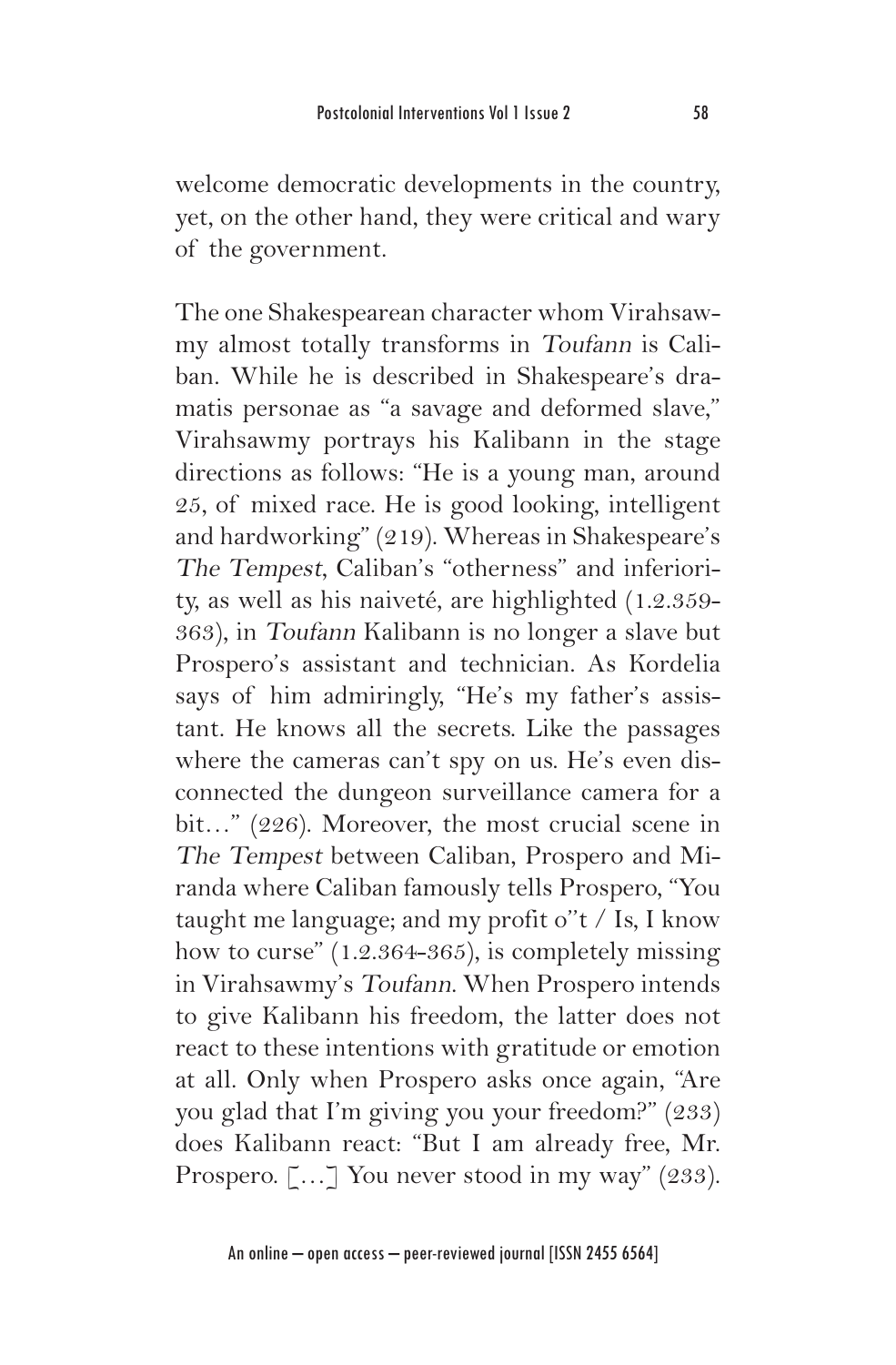As Walling argues, Virahsawmy's Kalibann does not understand the concept of freedom because he feels free within the social structure as it is set up; his knowledge is limited, although his intelligence isn't" (Walling quot. in Wilkinson 121). Kalibann, who is called "batar" by Prospero (the Mauritian Creole term for 'bastard,' 'person of mixed race,' and an illegitimate person) is also an embodiment of the cultural hybridity of Mauritian society. Critics have noted how his hybridity symbolically "defies the boundaries that colonial communities create between what is included and what is excluded" and "overthrow[s] the slave-master relationship that has, in various ways and under different forms, been part of the history of Mauritius" (Mooneeram 19-20). In the work, therefore, Virahsawmy does not highlight the idea of the formerly colonised who will always feel inferior to the coloniser. Rather he focuses on Kalibann as the paradigm of métissage: He represents the common man who, on the one hand, is the result of the country's colonial legacy and, on the other hand, represents the future leader of the state. Whether he will become an autocrat is open to discussion and interpretation at the end of the play. When Kordelia and Kalibann's reign begins, Prospero warns them not to make the same mistakes that he has (252). Virahsawmy's version of The Tempest thus stays relatively faithful to Shakespeare's original but, in other respects, loosely adapts both text and context in order to comment on Mauritian society and the country's political history.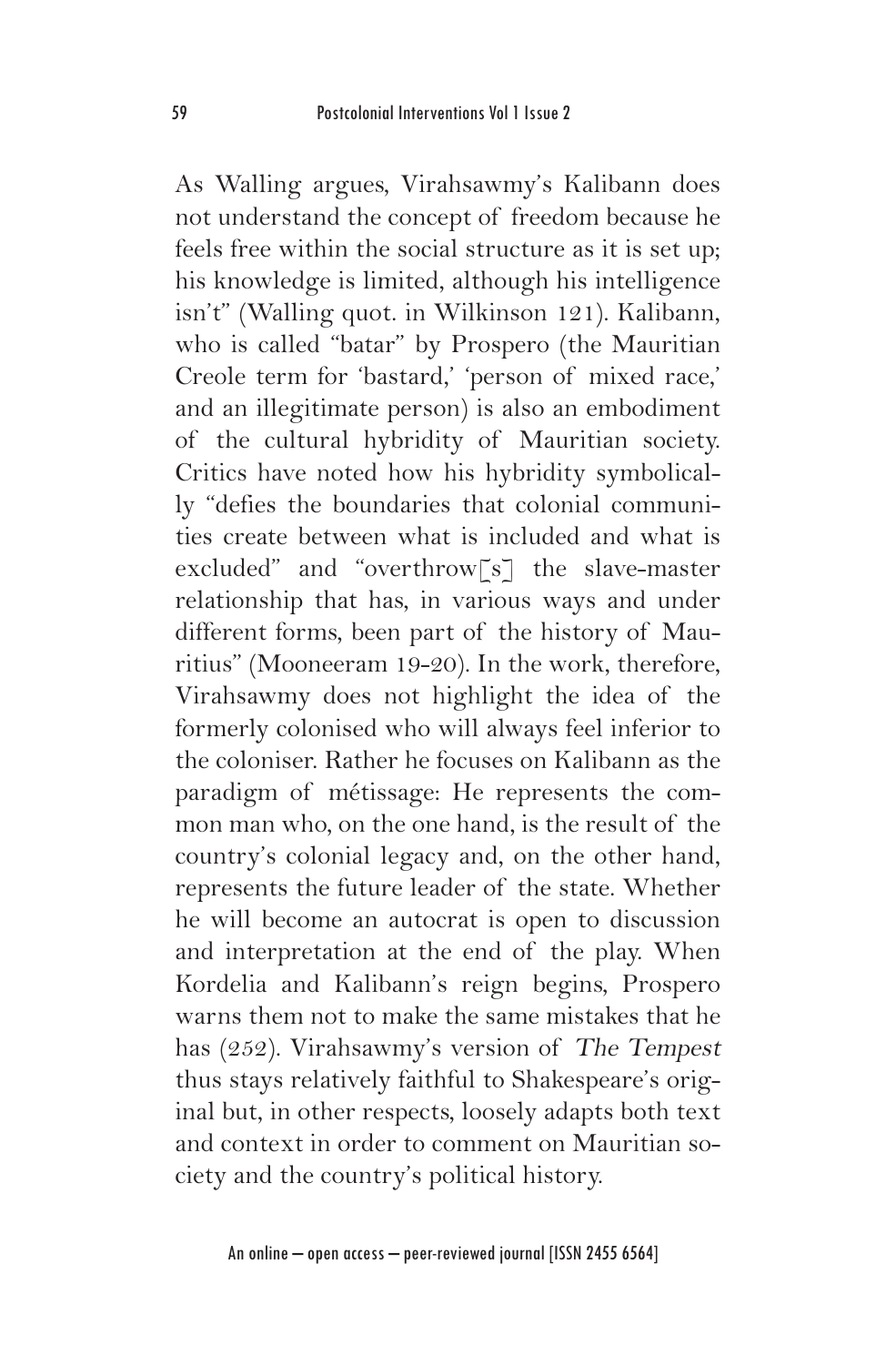Virahsawmy's adaptation of Shakespeare's The Tempest also changes it from a tragicomedy to a comedy, a deliberate decision on the playwright's part since the genre of tragedy is not common in Mauritian theatrical culture (Virahsawmy quot. in Wilkinson 112). The characters in the play frequently refer on a meta level to their situation as being in a play written and directed by a playwright. In one scene, for instance, Prospero says to Kordelia, "You will understand. When it's finished. When the final curtain falls.  $Oh - it's$  too soon to explain now. It's like a play. I've written it, and now I'm directing it scene by scene. All the actors have to do is perform the way I want them to" (229). After King Lir has abdicated, Edmon becomes King at one stage and Poloniouss says to him, "Majesty – they're writing the script now. Best to play your part in the comedy" (240). Yago also voices at one point: "Whatever your viewpoint, this whole thing is turning into a farce. Can't you see that it's all somebody else's play?" (243). At the end of the play Aryel says to Kaspalto and Dammarro: "Don't worry. I'll talk to the boss I'll get him to write a new story. […] Cast off, then!" (253). All these comments indicate that Virahsawmy is using his characters frequently to consciously comment on their role as characters within the play, or that the whole situation, as highlighted by Aryel, is simply "a phase to be passed through. We all have to emerge from it, and return to reality" (238). Toufann also inverts Prospero's rule as "lord" of the New World (5.1.162), and as puppet master and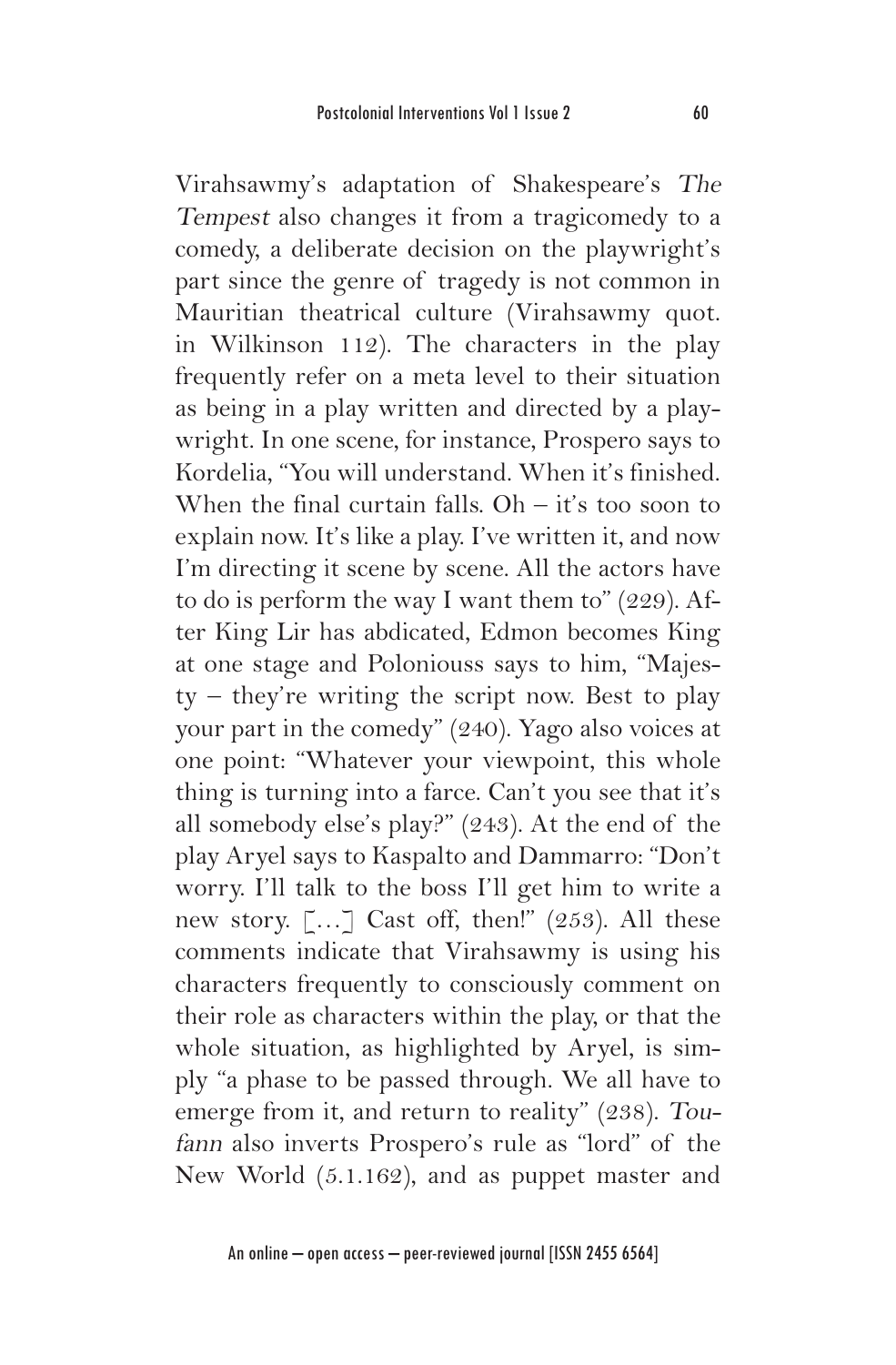manipulator of all the other characters. In Toufann, Kordelia's remarks cast a doubt over her father's powers: Whether he really has full control over the typhoon and whether he truly has scientific knowledge or is simply overestimating his powers is ambivalent.

In order to show the difference to Shakespeare's The Tempest and to make the play correspond to a Mauritian historical and cultural context, Virahsawmy inserts and introduces elements of Mauritian culture, language and places as well as political events that are known and important to Mauritians. There are numerous remarks in the play concerning people's rights, dignity and claims to power and knowledge. These comments are not specifically made against England or France as the former colonial powers but rather as a critique of the corruption and fraud, as well as forms of supremacy, fascism, dictatorship and despotism, that have plagued and continue to afflict various countries on the African continent today. The figure of autocracy or monarchy in Toufann is, naturally, Prospero. He reiterates throughout the play that he has absolute power and that "[i]t's better to have one central intelligence which controls everything" (232), as "the central brain is indestructible" (232). He thus alludes to the idea that knowledge is held by the economically and politically powerful. Aryel, echoing Prospero's thoughts in conversation with Ferdjinan, says, "Plans are made by the knowledgeable and the strong. The others just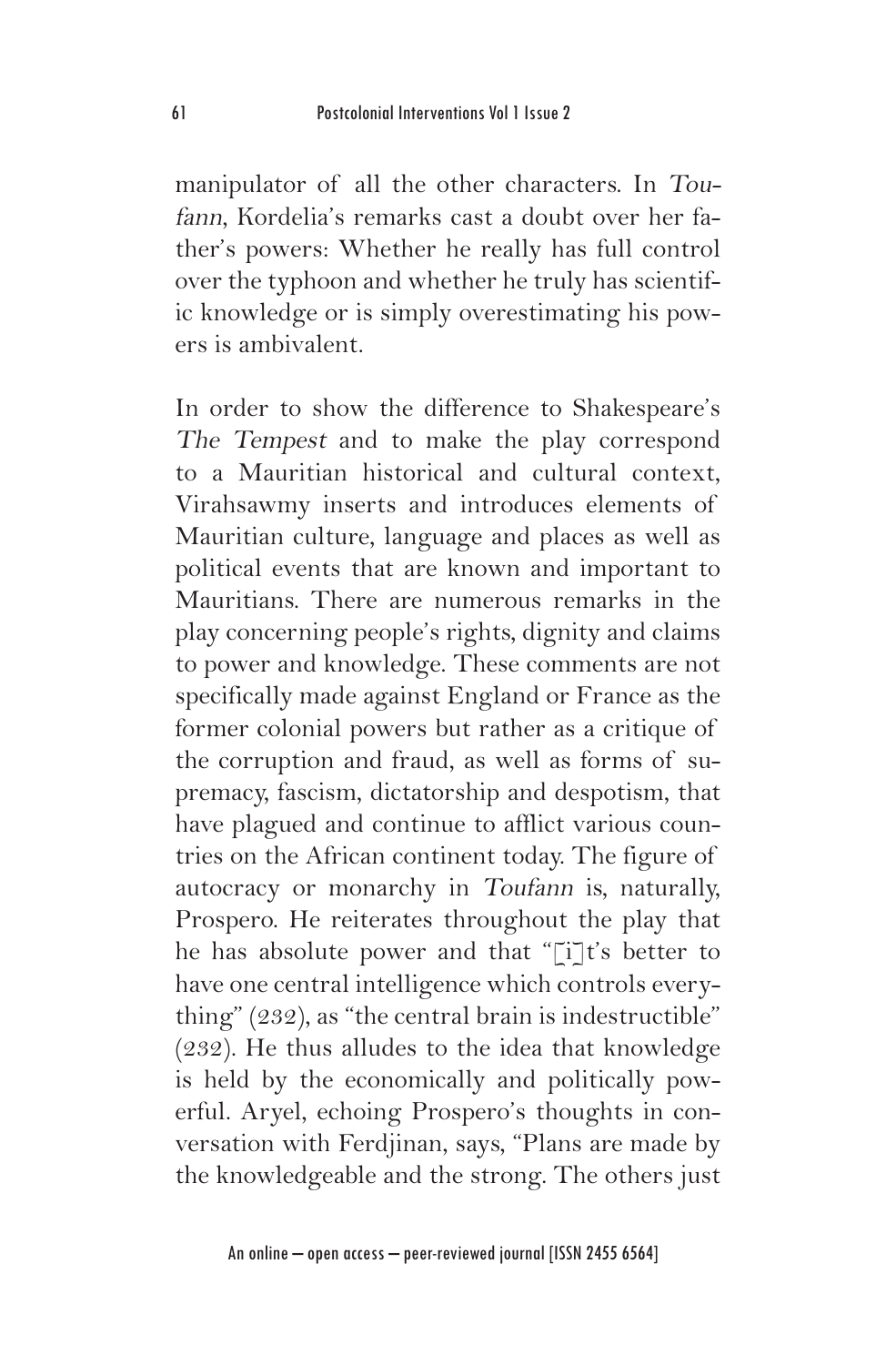have to go along with it" (236). Edmon and Yago's greed for power becomes evident in the scene in which King Lir abdicates (234). According to Yago, "[i]t doesn't matter if the country is nothing but a prison, hospital, asylum and cemetery. Power is all that counts!" (235). Hence, many of the characters in the play are variously obsessed with power and how to gain access to it.

Another, more humane, form of power and rule can be observed in the character of King Lir who, at one point, states: "we think that because we are strong or powerful we can do as we please" (239). He is the only character who gestures at power's corrupting force if abused. At an earlier appearance in the play, he exclaims: "Power tends to corrupt, therefore give power to the people. Organise an election" (234). He directly mentions democracy as a crucial part of a fair and just life. Like King Lear in Shakespeare's play, King Lir in Toufann learns the hard way how to be humane and recognises his mistakes which he reveals in conversation with Poloniouss: "We went along with Edmon and Yago in deposing Prospero. Poor man: heaven knows where he is now. […] All day I've been thinking of Prospero and his child. [...] I've lost it all. My son, my kingdom, everything"; "[…] I'm a monster, Poloniouss" (239; 240). Poloniouss answers: "No, Majesty. You're a human being; and like all human beings, you make mistakes. The sign of a good man is that he recognises the mistakes he's made" (240). In this sequence, Virahsawmy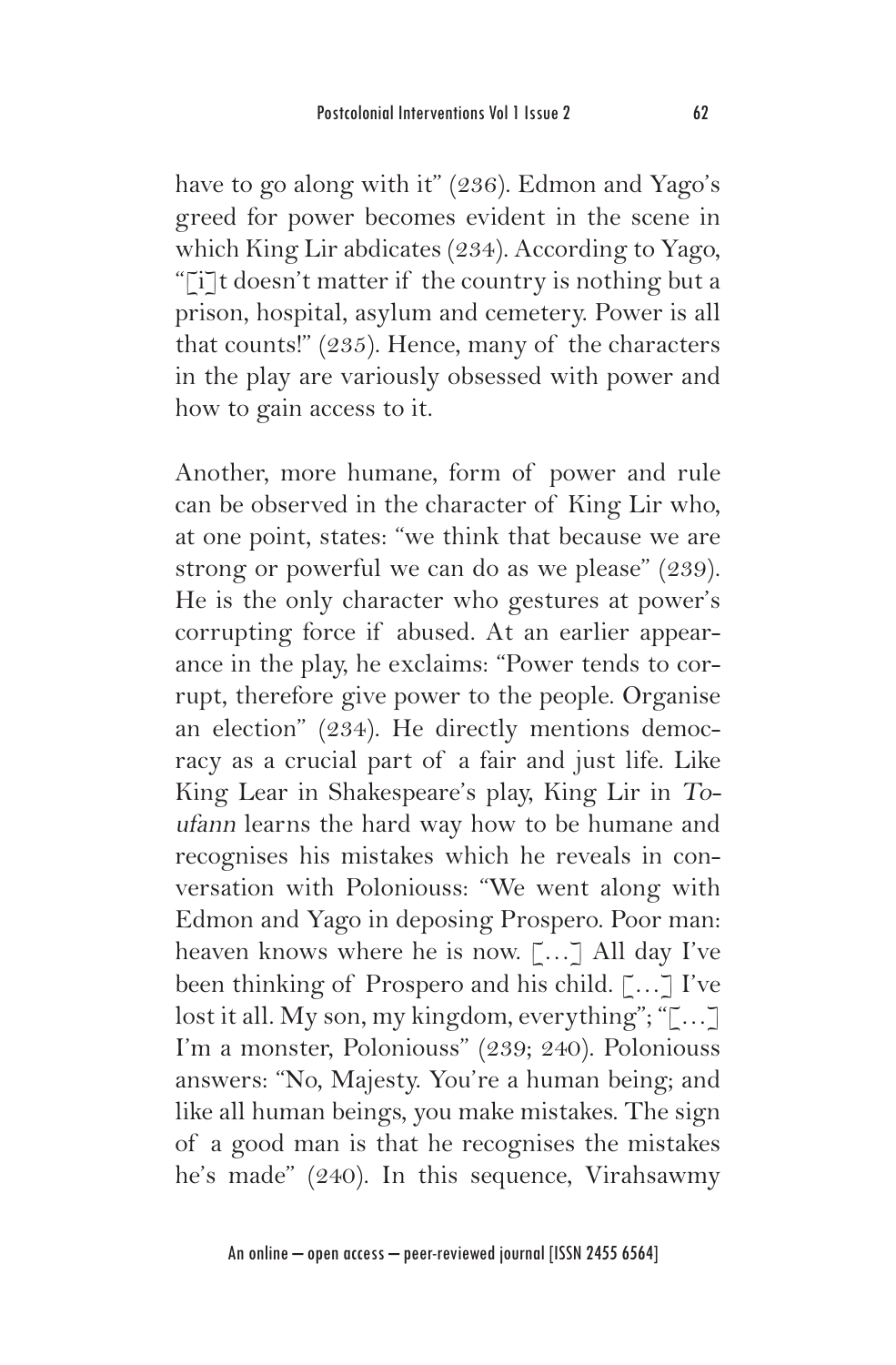clearly draws on Aristotle's notion of "hamartia" (tragic flaw) and "anagnorisis" (recognition).

The character's comments on power and democracy grow more and more numerous and intense towards the end of the play. The climax comes in the scene where Ferdjinan pleads with Aryel for change and freedom, summing up what is needed to be done in order to topple the oppressive regime:

- FERDJINAN: Your're paralysed because of what your conscience is doing to your soul. You're finding it impossible to act because the mistakes of the past are getting in the way of today's reasoning. But you have to understand that things have changed.
- ARYEL: Ferdjinan.
- FERDJINAN: Aryel, you're the one who made me see clearly. Prospero may have made you, but he hasn't been able to stop you having feelings. He can threaten you as much as he wants: today you are free. You're free because you have dared. We have to dare. (248)

Ferdjinan's last words, "We have to dare," allude to Virahsawmy's own convictions in his political campaigning for Mauritian Creole as the lingua franca in Mauritius. As the first writer to write an entire play in Mauritian Creole, his pioneering work in fighting for the establishment of Creole as a language of literature and daily use has been noted by critics.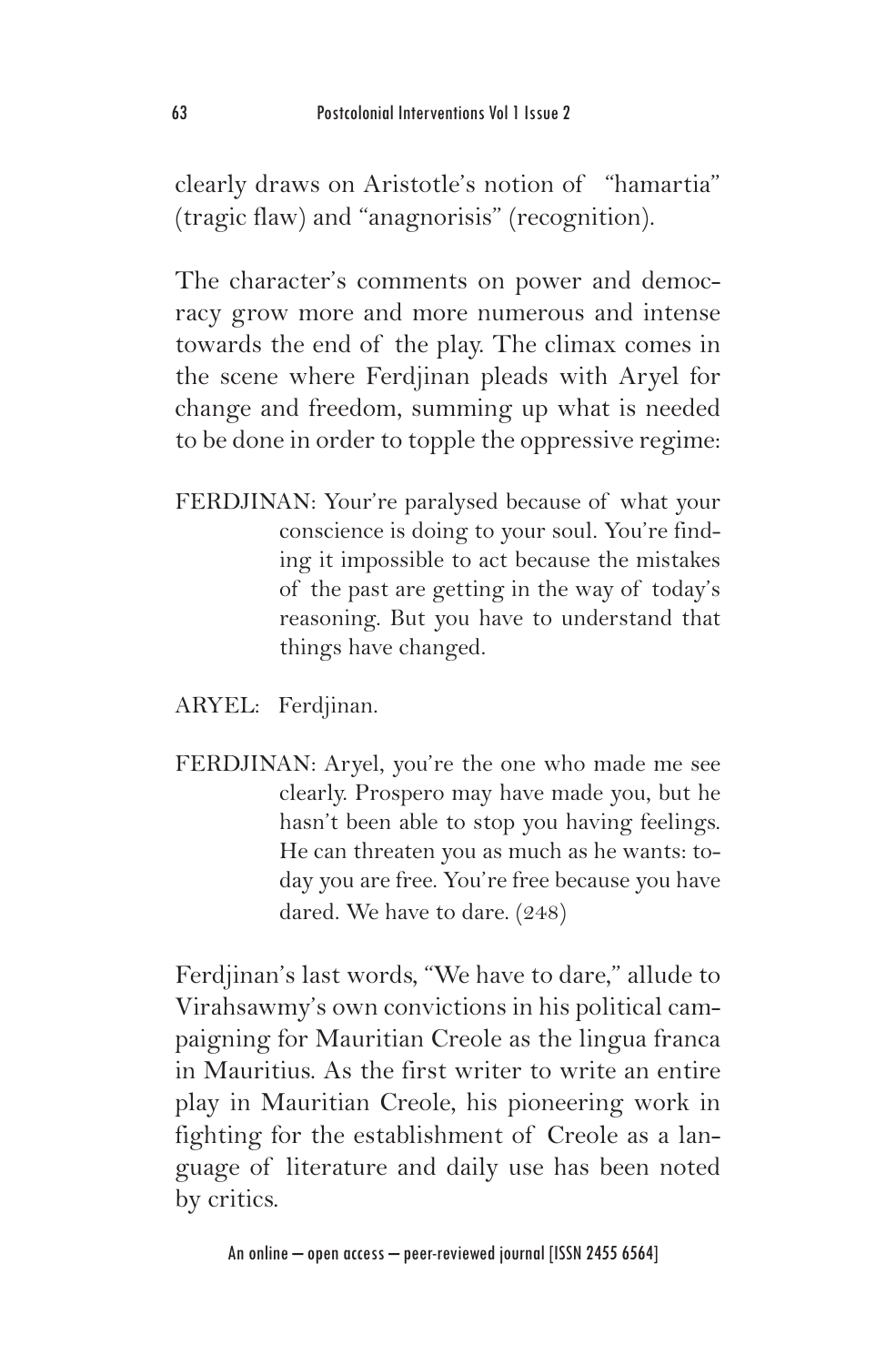Challenging the dominant perception of Creole as the language of slaves who tried to imitate their French masters, Virahsawmy supports the use of Creole as a means of claiming a native Mauritian identity that does not deny the political reality of the country's legacy of colonialism. Rather, in line with Édouard Glissant's notion of linguistic hybridity and a "poetics of relation[ality]", Virahsawmy acknowledges how Mauritian Creole has emerged out of French, English and indigenous languages. In an interview, Virahsawmy has expressed that Creole is the expression of the Mauritian people, speaking positively of its hybridity and métissage, "its vitality and capacity to adapt" and hence marker of "a supra-ethnic identity in a plural society" (Le Week End). Ferdjinan's "We have to dare" (248) expresses these ideas succinctly. When Kordelia says to Prospero, "What reality is left? […] Dreams have to become realities, and realities dreams. […] There's a new form of reality struggling to be born. You've got to accept it, Father" (251); this "new form of reality" of which she speaks is the Mauritian experience of cultural and linguistic métissage that Virahsawmy articulates throughout his play.

Although many of the allusions in Toufann are culturally and politically specific, and carry most resonance with a local Mauritian audience/reader, Virahsawmy nevertheless sees a merging of local concerns in the play with more universal issues that are fundamental to the situation of postco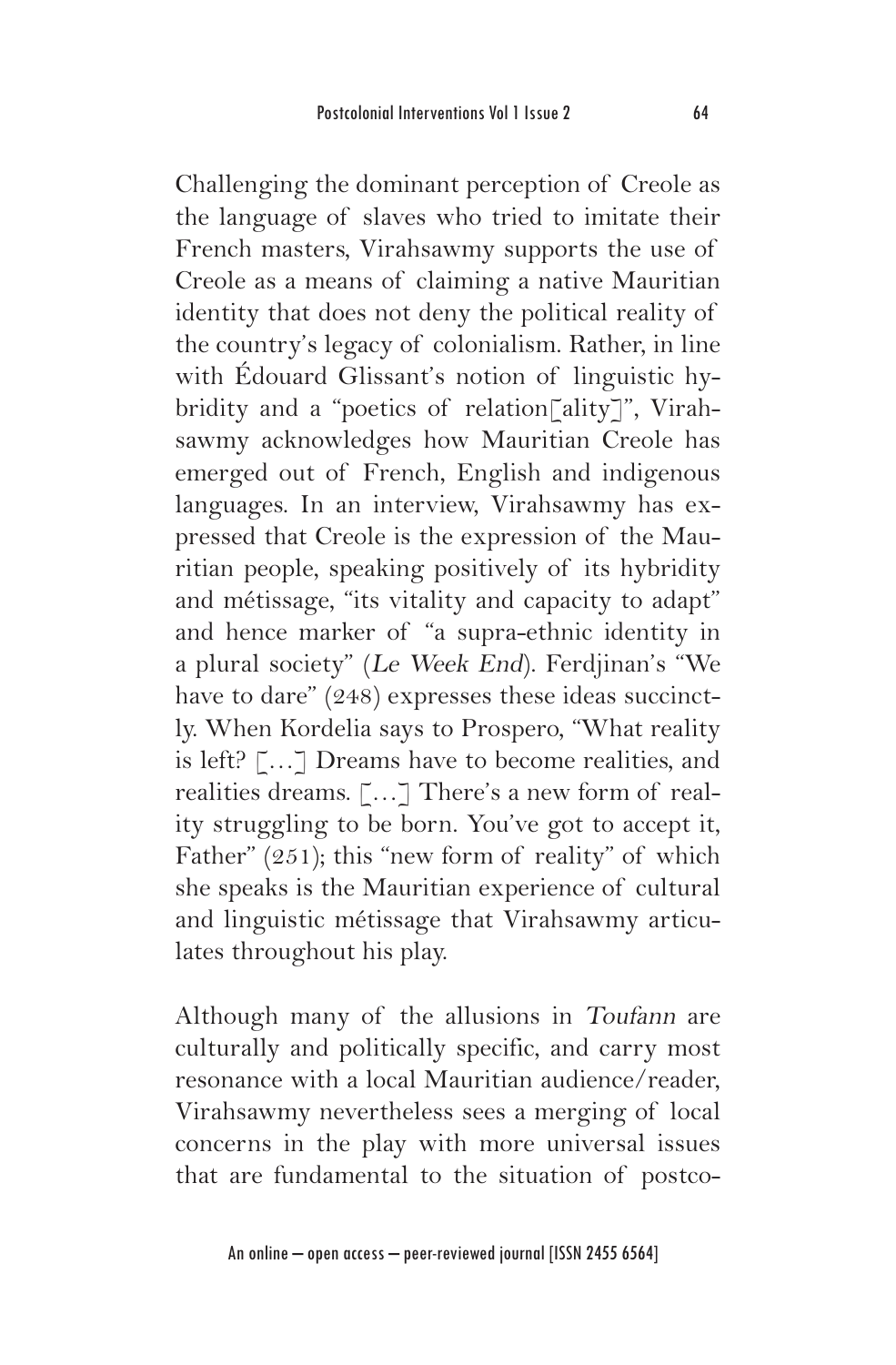lonial societies. (Virahsawmy quot. in Wilkinson 114). Despite this, Virahsawmy's work is not wellknown outside Mauritius; his readership remains largely within his own country. Nonetheless, Virahsawmy has been successful in using the theatre as a vehicle for communal regeneration and cultural awareness. In Toufann, Mauritian Creole becomes a creative language that transculturally bridges different historical languages. As Roshni Mooneeram summarizes,

"Toufann" is a Hindustani and Bhojpuri word for cyclone, a familiar natural occurrence in Mauritius. […] Not only is Mauritian Bhojpuri increasingly influenced by the Creole language, but it also feeds back into Creole which has appropriated several of its lexical items. The word "Toufann" becoming itself text – manifold, diffuse– the title starts an intertextual argument that situates the play within a specific history and society. (18)

Importantly, Virahsawmy does not exclude the colonial circumstances under which Shakespeare's The Tempest was introduced to Mauritians by the British – which was mainly to educate the upper class and elite, or those who already knew or had been taught English. Toufann in the Mauritian Creole version thus breaks the boundaries between the well-off and educated Mauritians and those less educated who are capable of understanding Creole only. Virahsawmy thus deliberately uses Creole to spread awareness of Shakespeare and his works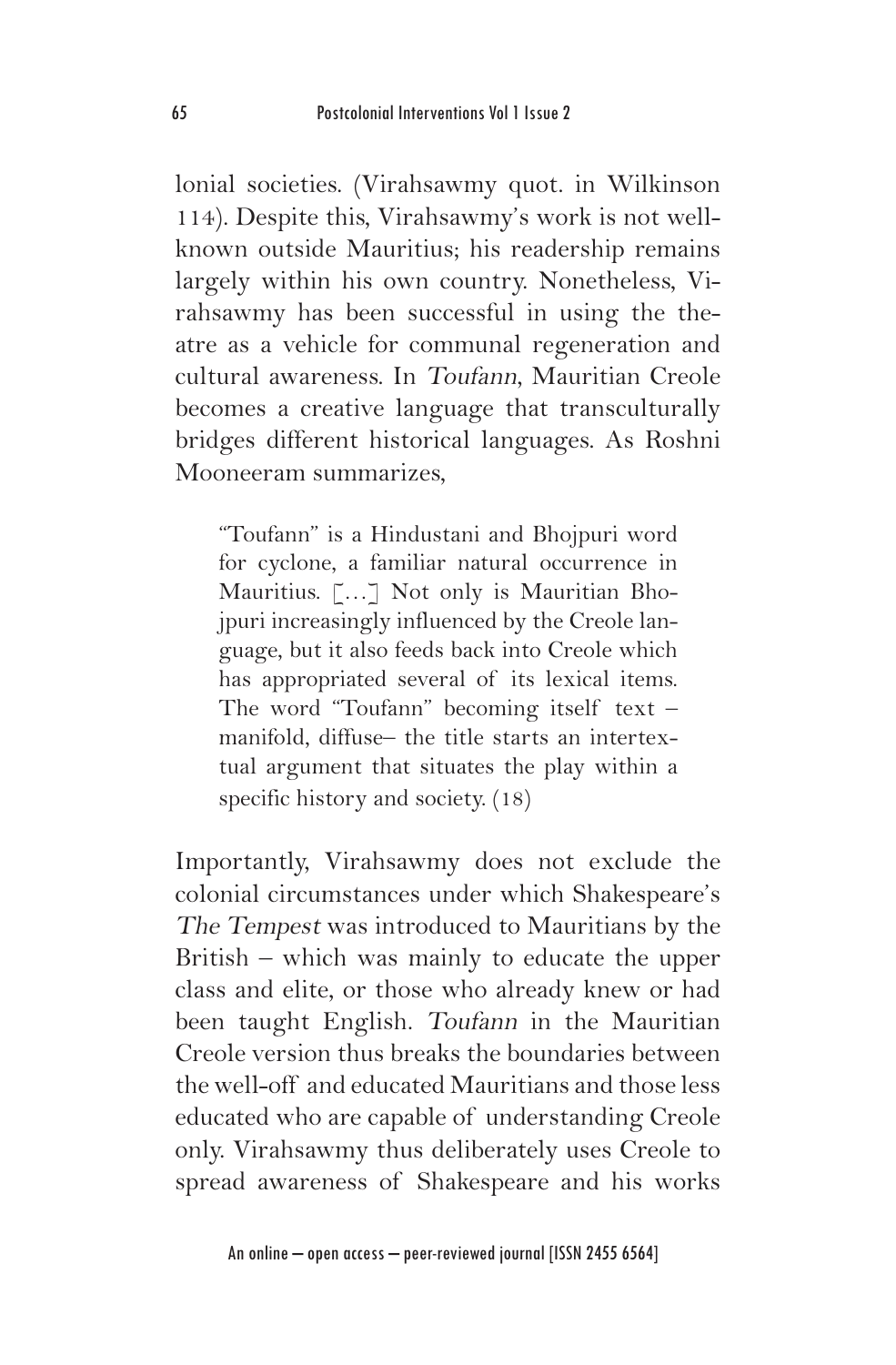but not the imperialist ideologies that had primarily been transported with Shakespeare during the period of British colonisation in Mauritius. Therefore, instead of focusing on a single model, "Toufann adopts a broader heteroglossic strategy, transposing across one or several systems of signs, creatively adapting from more than one tradition, more than one type of text" (Mooneeram 18). This transcultural mode of writing thus adopts, adapts and translates Shakespeare into Mauritian Creole in order to, first, demonstrate how "high culture" (Shakespearean drama) can be rendered in a supposedly 'low' or 'inferior' linguistic system, and, second, to articulate a new political agenda of cultural and linguistic métissage. When asked why he originally decided to translate/adapt Shakespeare, Virahsawmy answers:

I have translated different works into Mauritian Creole for several reasons. To show that Mauritian Creole is capable of expressing "great thoughts." To build bridges between cultures. To indicate that the establishment of Mauritian Creole as national language does not mean cultural autarky. (Virahsawmy quot. in Wilkinson 111)

Virahsawmy's Toufann is thus less a "writing back rewrite" of Shakespeare than a transcultural "individual rewrite." This does not mean that political issues are not addressed at all in the play, or that because it is a comedy, it does not offer a serious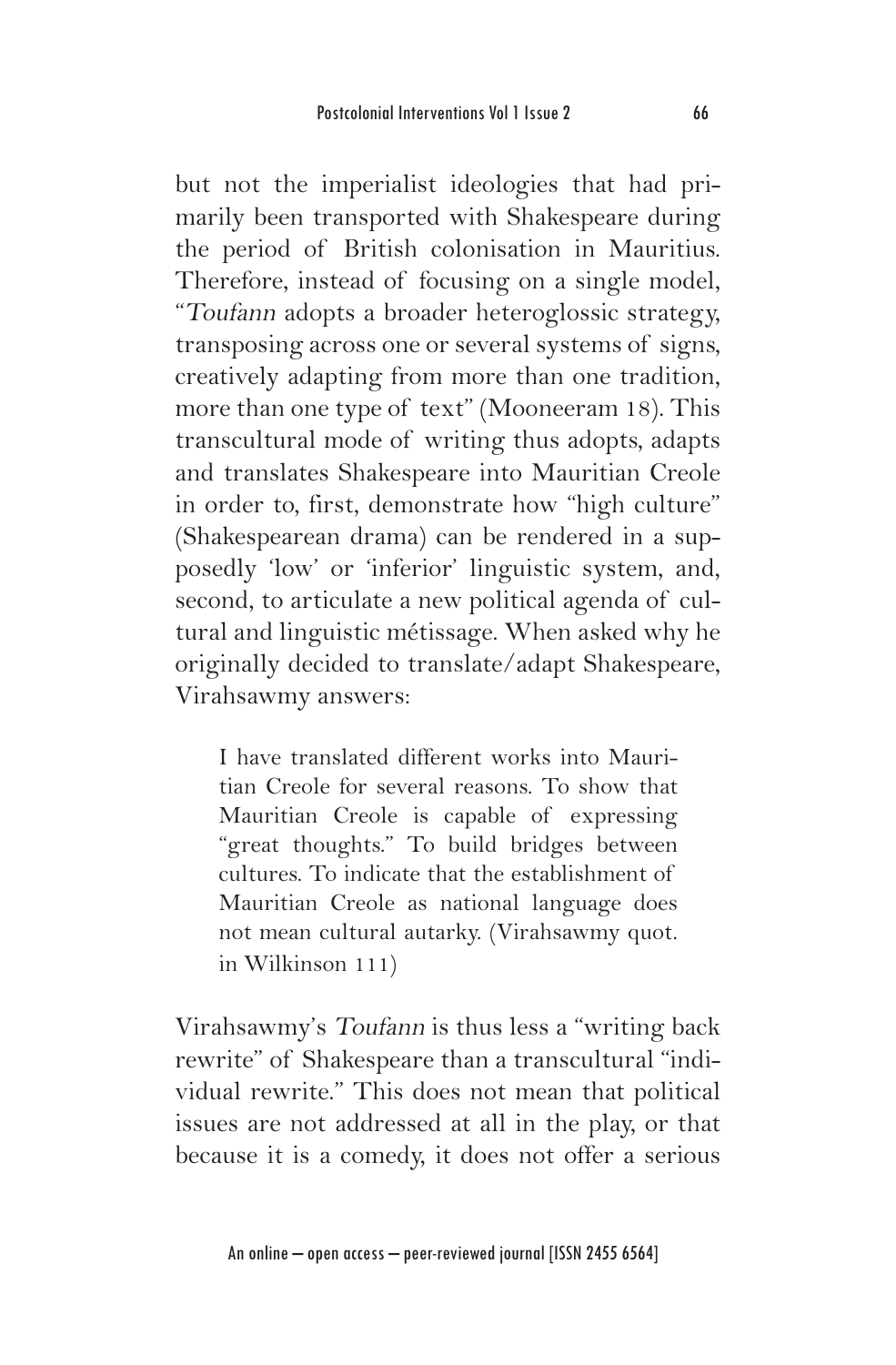critique of Mauritian society. On the contrary, the political content and references in the play are particularly resonant within a contemporary Mauritian context and are expressed in the various viewpoints of the characters. Interestingly, the translation of the comedy back into an English version, which grants a "Western" audience access to the play, reverses the process that many African writers and translators of Shakespeare during the 1960s, such as Thomas Decker or Julius Nyerere, were engaged in. In Toufann, Virahsawmy thus addresses the plurality and hybridity of Mauritian society which is a result of complex histories of colonisation and de-colonial efforts to critique and redress these histories of epistemic violence, elision, suppression and marginalisation. Virahsawmy's transcultural mode of Shakespearean adaptation in Mauritian Creole thus allows the formerly colonised to speak a new language characterised by métissage, one with which he becomes the coloniser's rival in literary sophistication. The play demonstrates how, in spite, or perhaps because, of the contemporary era of globalisation, with English as the dominant medium of communication and lingua franca, languages such as Mauritian Creole play an ever more vital role in the formation of a distinct linguistic, cultural and historical awareness in postcolonial societies around the globe.

Toufann, Dev Virahsawmy's adaptation of Shakespeare thus illustrates, as Kwok-kan Tam, Andrew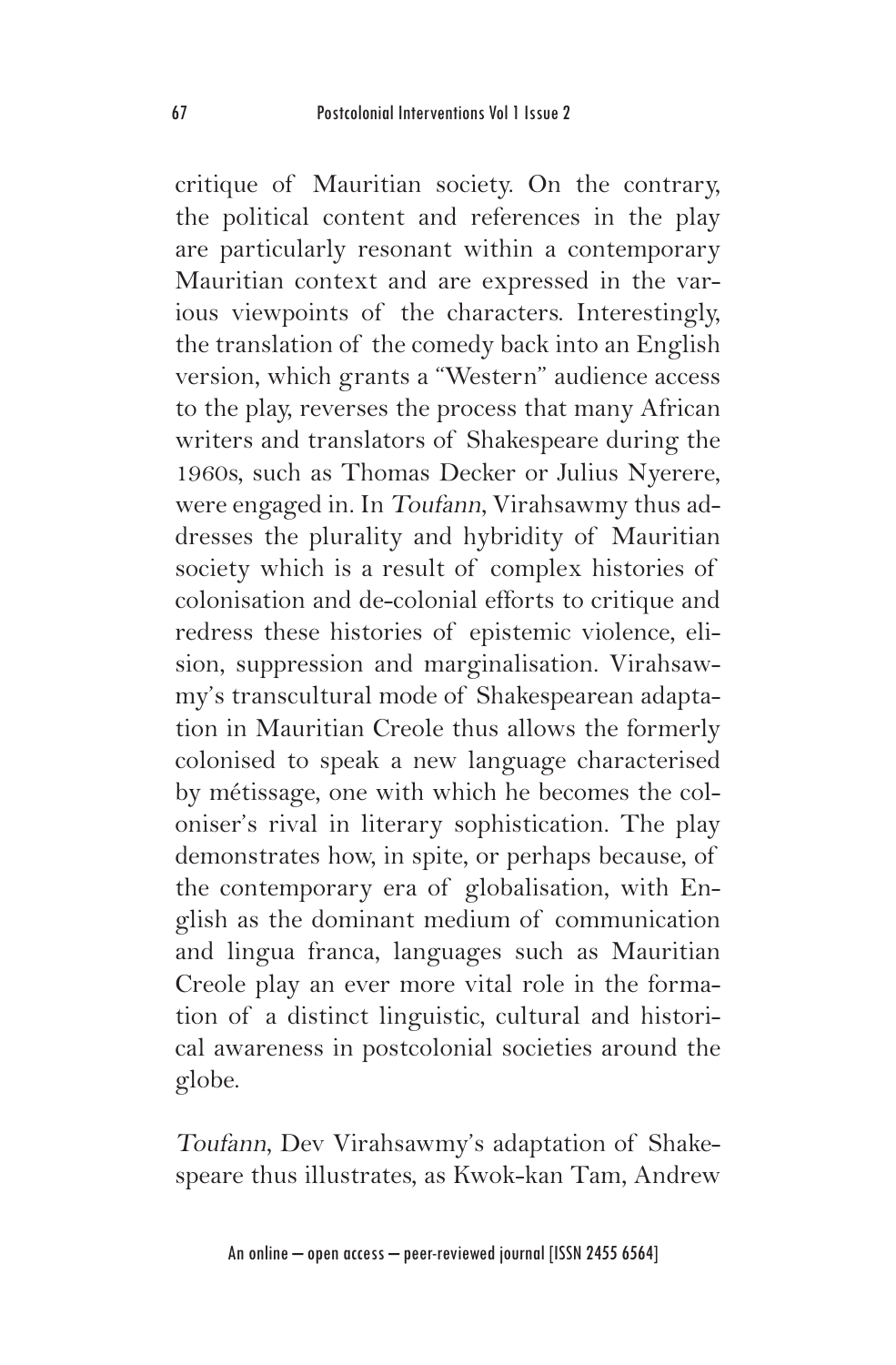Parkin and Terry Siu-han Yip summarize, how Shakespeare's plays provide many postcolonial writers with "valuable opportunities to exercise their imagination in the transcultural contexts of experimenting with a Western form that can be adapted for local appreciation, which at the same time will add a new dimension to the world reception of Shakespeare" (Tam, Parkin, and Siu-han Yip, ix). Moreover, as a transcultural Shakespeare adaptation, Toufann is formally characterised by linguistic and cultural hybridity as well as syncretism. As a revision of four popular plays written by the icon of the British literary canon, it represents a counter-narrative that seeks to redress and re-configure historical and contemporary power structures and imbalances.

From the first appearance of Shakespeare's plays on stage, there have evidently been countless adaptations of his works. However, postcolonial and transcultural rewrites remain a distinct sub-category of adaptations because they offer a means to formerly subjugated, colonised and marginalised voices and cultures to rework and re-inscribe the dominant narratives of Western modernity (especially with respect to the binary concepts of colonised/coloniser, margin/centre, servant/master, them/us) as well as critically interrogate the concepts of class/caste, gender and race. It is this process, and not merely product, of transcultural adaptation, that involves the interaction and conflict of socio-cultural, political and historical forc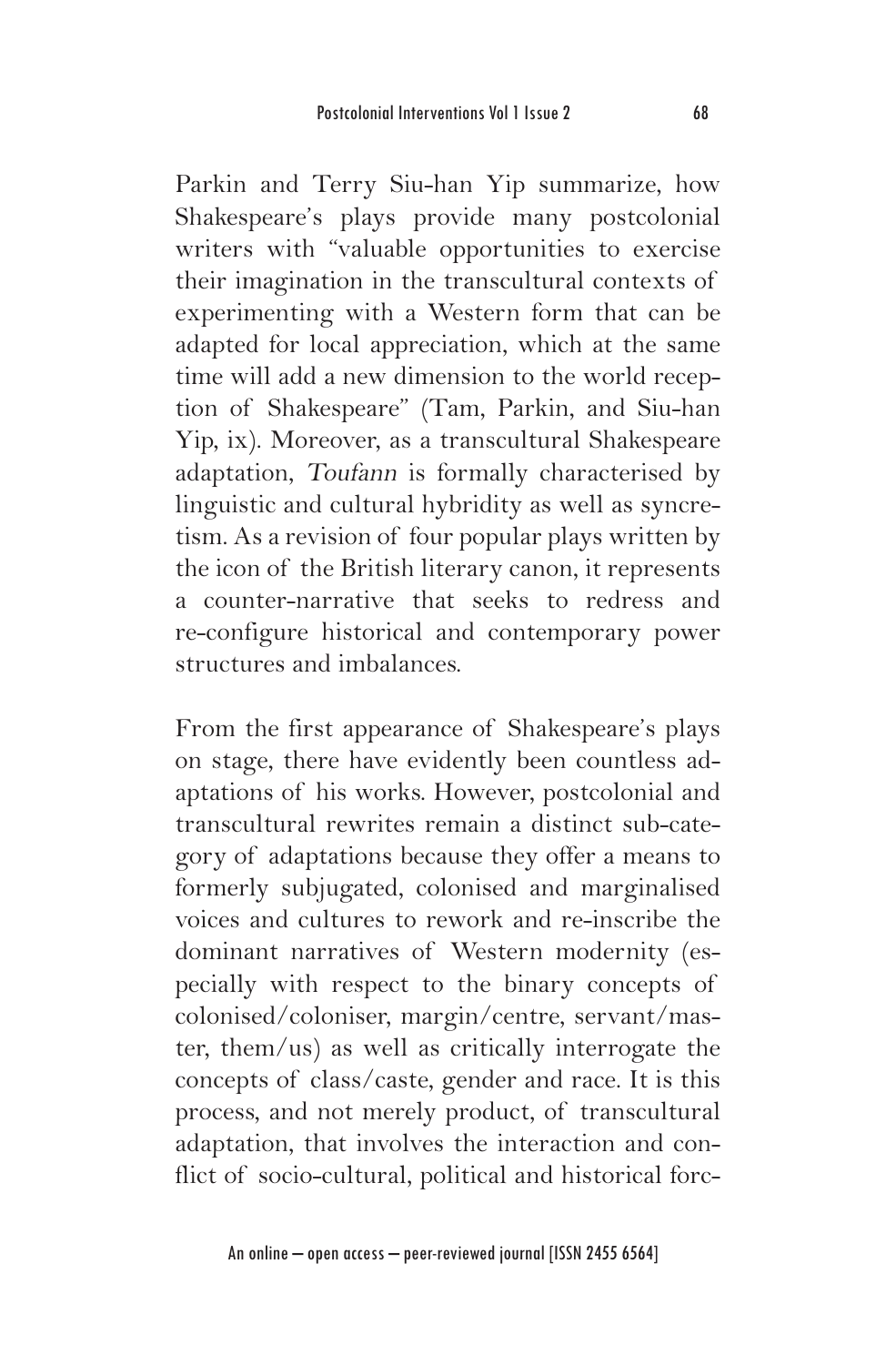es with "relations of continuity, discontinuity and hybridization" (Walter 27) that gives rise to the "literary surplus" value and the criss-crossing, that is the intertextual references and incorporation of different texts in Shakespeare adaptations in and from a postcolonial context which lead to the creation of new literary genres. Toufann definitely is a comedy which falls into this category by hybridizing Shakespeare's dramatis personae in order to produce a counter-discourse (Gilbert and Tompkins 33) – to Western conceptions of "otherness," but also to dominant discourses around contemporary Mauritian socio-cultural and political issues.

#### **Notes**

1. Toufann, or A Mauritian Fantasy was published in an English translation by Michael and NishaWalling in Banham, Gibbs, and Osofisan (217-254). Toufann was performed by Border Crossings, an international company that works in theatre and creates dynamic performancesby fusing many forms of world theatre, dance and music. The company perceives itself as "work $\lceil \text{ing} \rceil$ across the borders between cultures and art forms, and between nations and peoples, and has gained a wide audience in many places, such as the UK, Brazil, Egypt France, Hungary, India, Mauritius, Zimbabwe and the Seychelles" (Border Crossings 2002). Toufann, or <sup>A</sup> Mauritian Fantasy, along with others based on Shakespeare's The Tempest, was also the subject of aconference at London University's Birkbeck College in December 1999.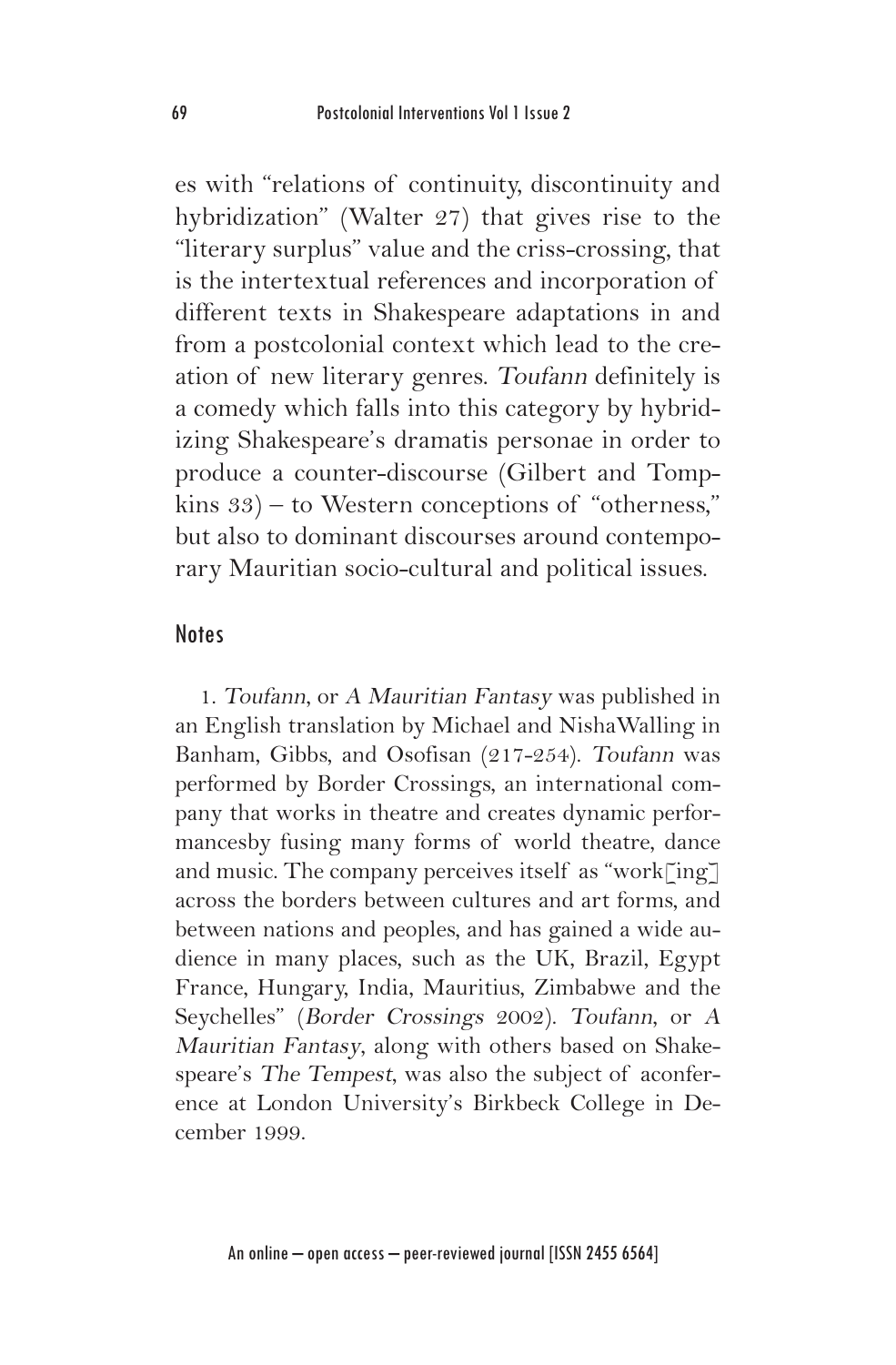2. His dissertation, "Towards a Revaluation of Mauritian Creole", focuses on a theme that subsequently influenced all his ensuing work.

3. For a brief discussion of Decker's translation of Julius Caesar and As You Like It (Udat Di Kiap Fit) into Krio, see Banham and Jones 121-136. For a discussion of examples of staging Shakespeare in Ghana, Malawi and Eritrea see Gibbs and Matzke (15-34).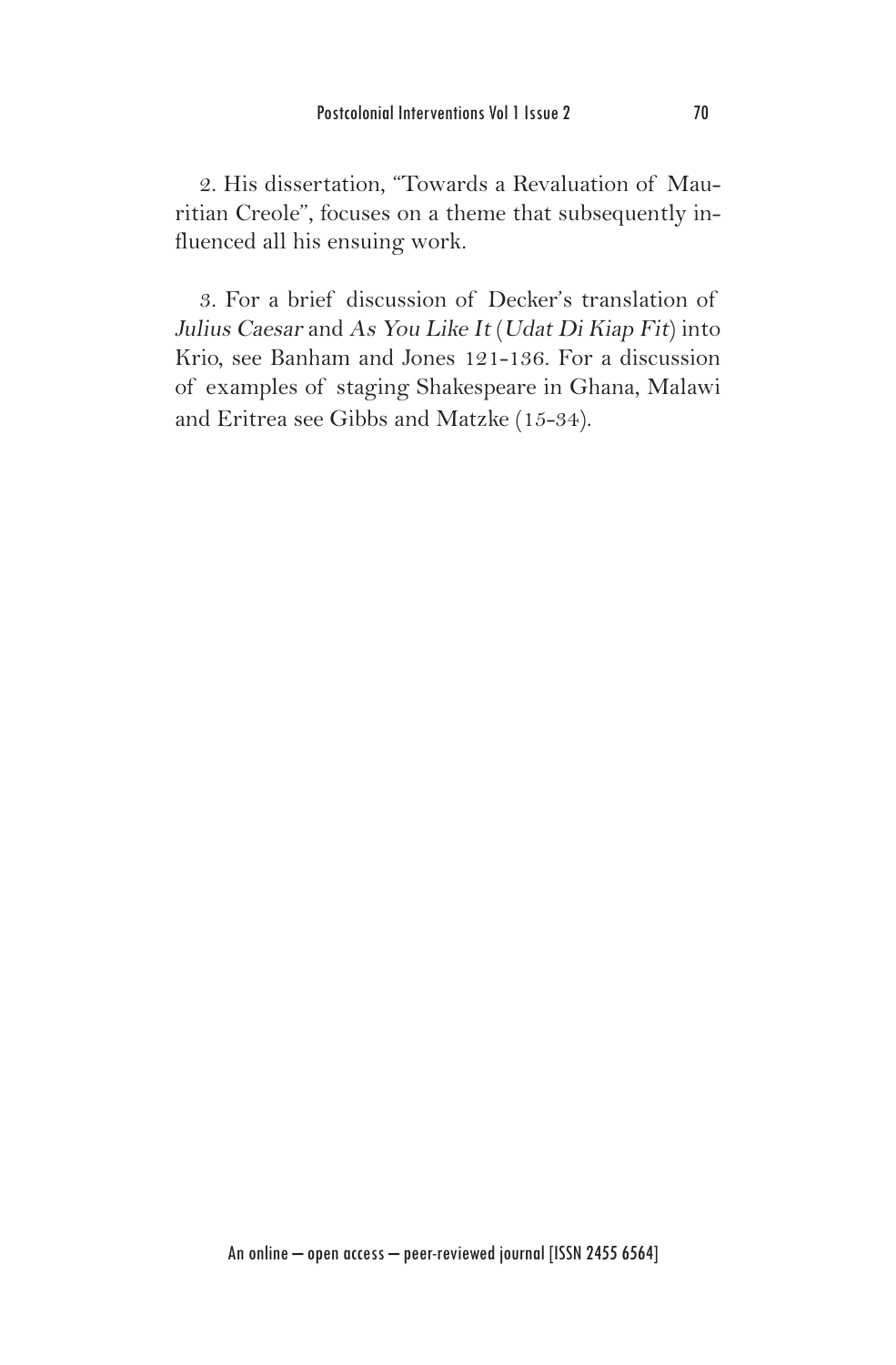## Works Cited

- Ashcroft, Bill, Gareth Griffiths, and Helen Tiffin, eds. The Empire Writes Back: Theory and Practice in Postcolonial Literatures. London and New York: Routledge, 1989. Print.
- Bakhtin, Mikhail. The Dialogic Imagination. Four Essays by M. M. Bakhtin. Ed. Michael Holquist. Transl. Caryl Emerson and Michael Holquist. Austin: The University of Texas Press, 1981. Print.
- Banham, Martin, Roshni Mooneeram, and Jane Plastow. "Shakespeare in Africa." The Cambridge Companion to Shakespeare on Stage. Ed. Stanley Wells and Sarah Stanton. Cambridge and New York: Cambridge UP, 2002. 284-299. Print.
- Banham, Martin and Jane Plastow (1999): "Introduction." Contemporary African Plays. Ed. Martin Baham and Jane Plastow. London: Methuen, 1999. vii-xxix. Print.
- Banham, Martin and Eldred Durosimi Jones. "'… tinap ober we leck giant': African Celebrations of Shakespeare." Translating Life: Studies in Transpositional Aesthetics. Ed. Shirley Chew and Alistair Stead. Liverpool: Liverpool UP, 1999. 121-36. Print.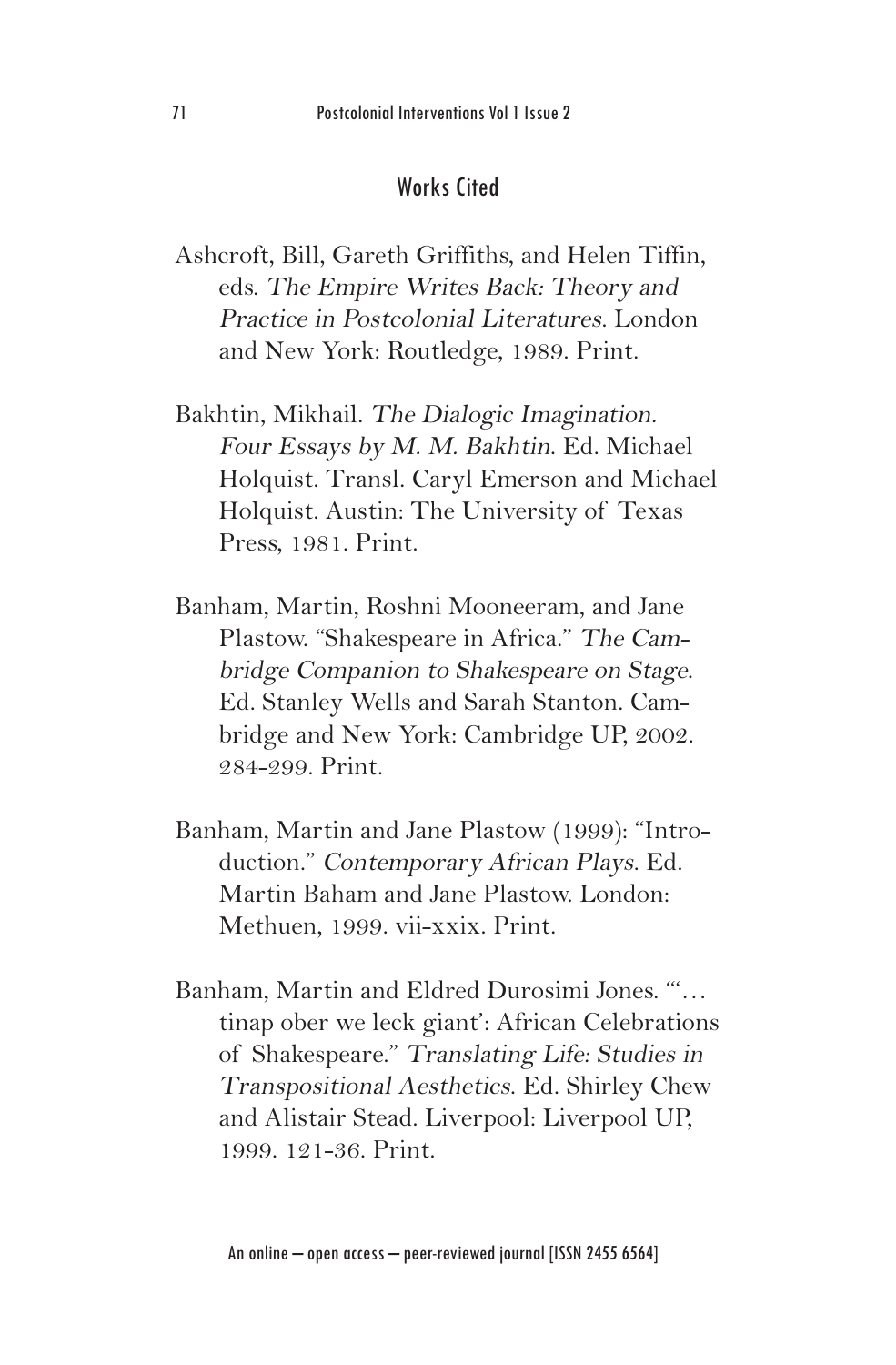- Banham, Martin, James Gibbs, and Femi Osofisan, ed. African Theatre – Playwrights & Politics. Oxford: James Currey, 2001. Print.
- Gilbert, Helen and Joanne Tompkins. Postcolonial Drama: Theory, Practice, Politics. London and New York: Routledge, 1996. Print.
- Glissant, Édouard. Poetics of Relation. Transl. Betsy Wing. Ann Arbor: University of Michigan Press, 1997. Print.
- Klein, Leonard, ed. African Literature in the 20th Century: A Guide. New York: Ungar, 1986. Print.
- "Un sursaut doit rapidement venir de ce pays tout entier". Le Week End, Web 14 Avril, 2002. Web. 16 June 2016.
- Loomba, Ania. "Shakespeare and Cultural Difference." Alternative Shakespeares. Vol. 2. Ed. Terence Hawkes. London and New York: Routledge, 1996. 164-191. Print.
- —. "'Local-manufacture Made-in-India Othello fellows': Issues of Race, Hybridity and Location in Post-colonial Shakespeares." Post-Colonial Shakespeares. Ed. Ania Loomba and Martin Orkin. London and New York: Routledge, 1998. 143-164. Print.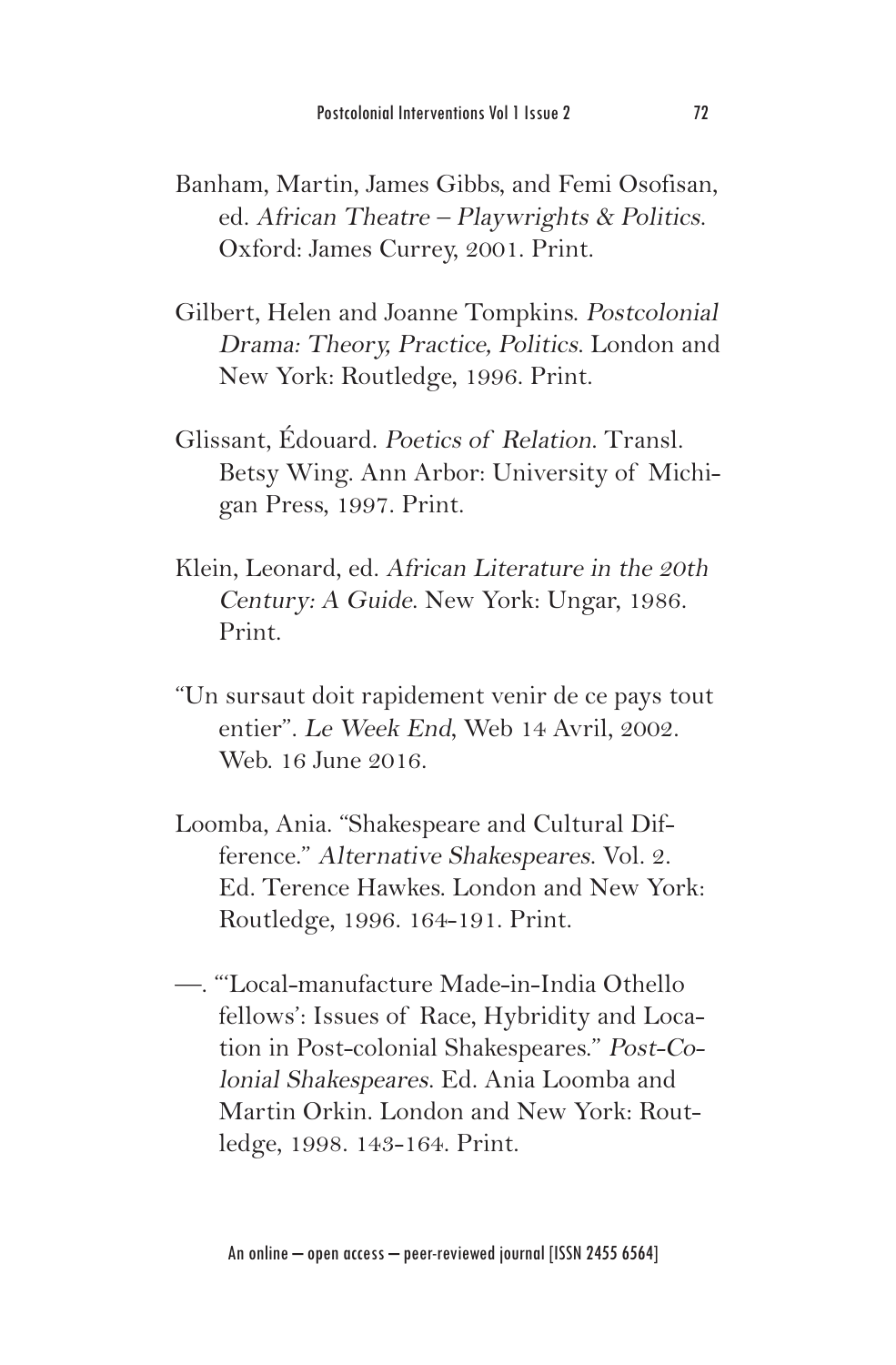- Mooneeram, Roshni. "Prospero's Island Revisited: Dev Virahsawmy's Toufann." Kunapipi XXI.1 (1999): 17-21. Print.
- Singh, Jyotsna. Colonial Narratives/Cultural Dialogues: Discoveries of India in the Language of Colonialism. London and New York: Routledge, 1996. Print.
- Tam, Kwok-kan, Andrew Parkin, and Terry Siuhan Yip. "Introduction." Shakespeare Global/ Local: The Hong Kong Imaginary in Transcultural Production. Brussels/Frankfurt/New York/Vienna: Peter Lang, 2002. i-x. Print.
- Virahsawmy, Dev. Toufann: A Mauritian Fantasy. Transl. Nisha and Michael Walling. Ed. Martin Banham, James Gibbs, and Femi Osofisan. African Theatre – Playwrights & Politics. Oxford: James Currey Press, 2001. 217-254. Print.
- Walter, Roland. Narrative Identities: (Inter)Cultural In-Betweenness in the Americas. Bern, Frankfurt, and New York: Peter Lang, 2003. Print.
- Wells, Stanley and Sarah Stanton. The Cambridge Companion to Shakespeare on Stage. Cambridge and New York: Cambridge University Press, 2002. Print.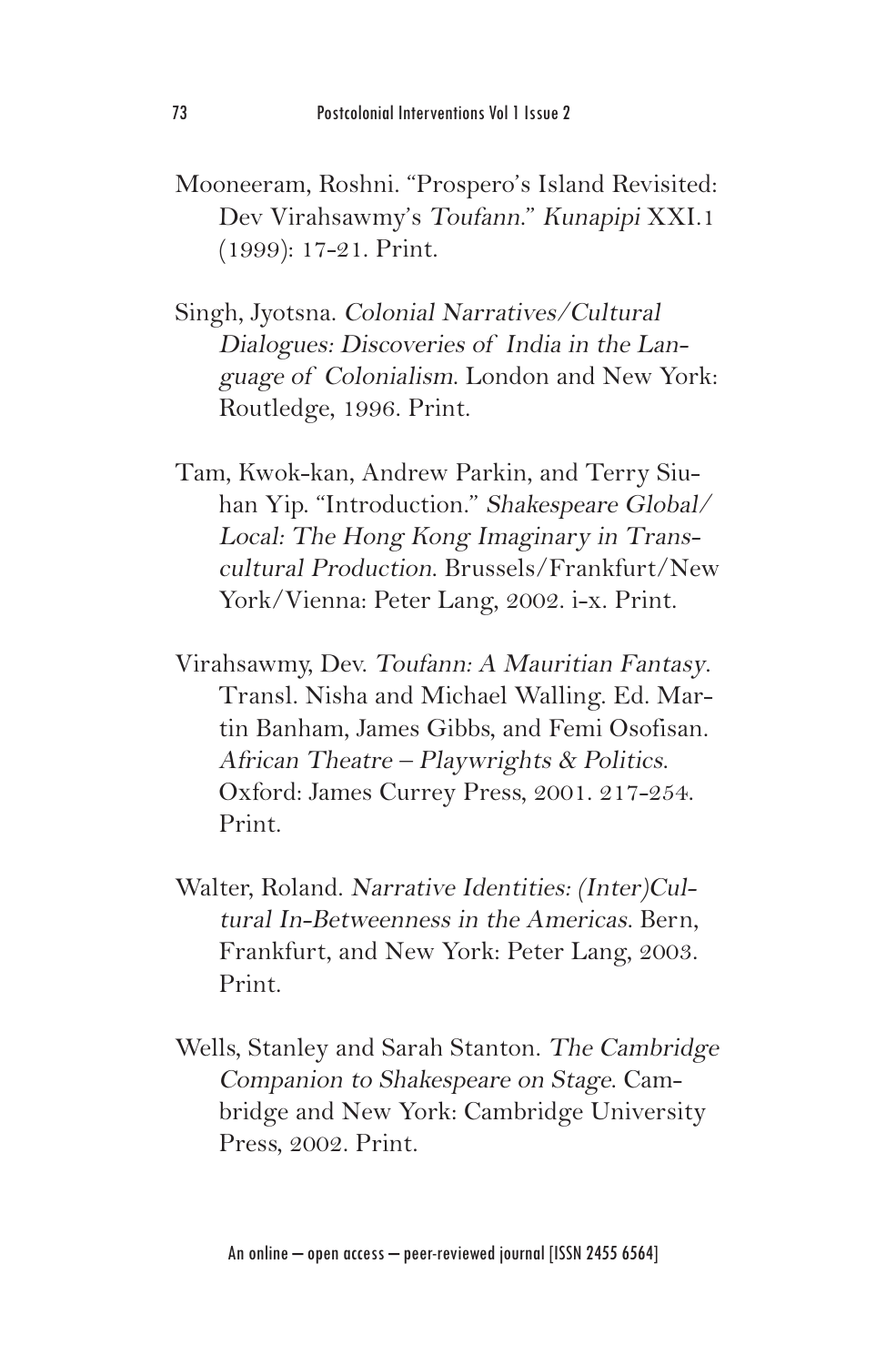Wilkinson, Jane. "Interviews with Dev Virahsawmy and Michael Walling." African Theatre: Playwrights and Politics. Ed. Martin Banham, James Gibbs, and Femi Osfisan. Oxford: James Currey, 2001. 109-124. Print.

Zabus, Chantal. "At the End of the Rainbow: A Note on Queerness in Toufann." 2000. Web. 16 June 2016.